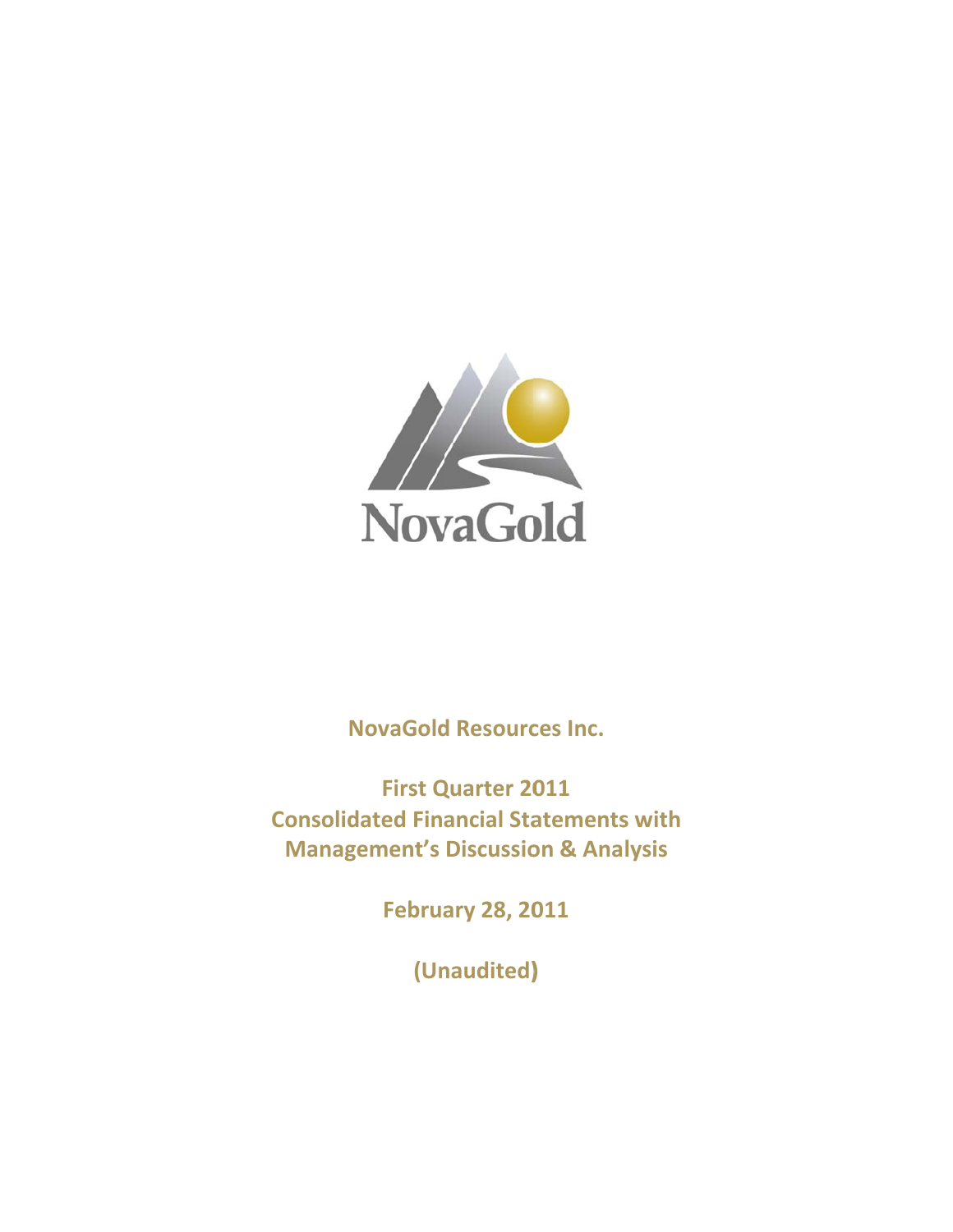# **Table of Contents**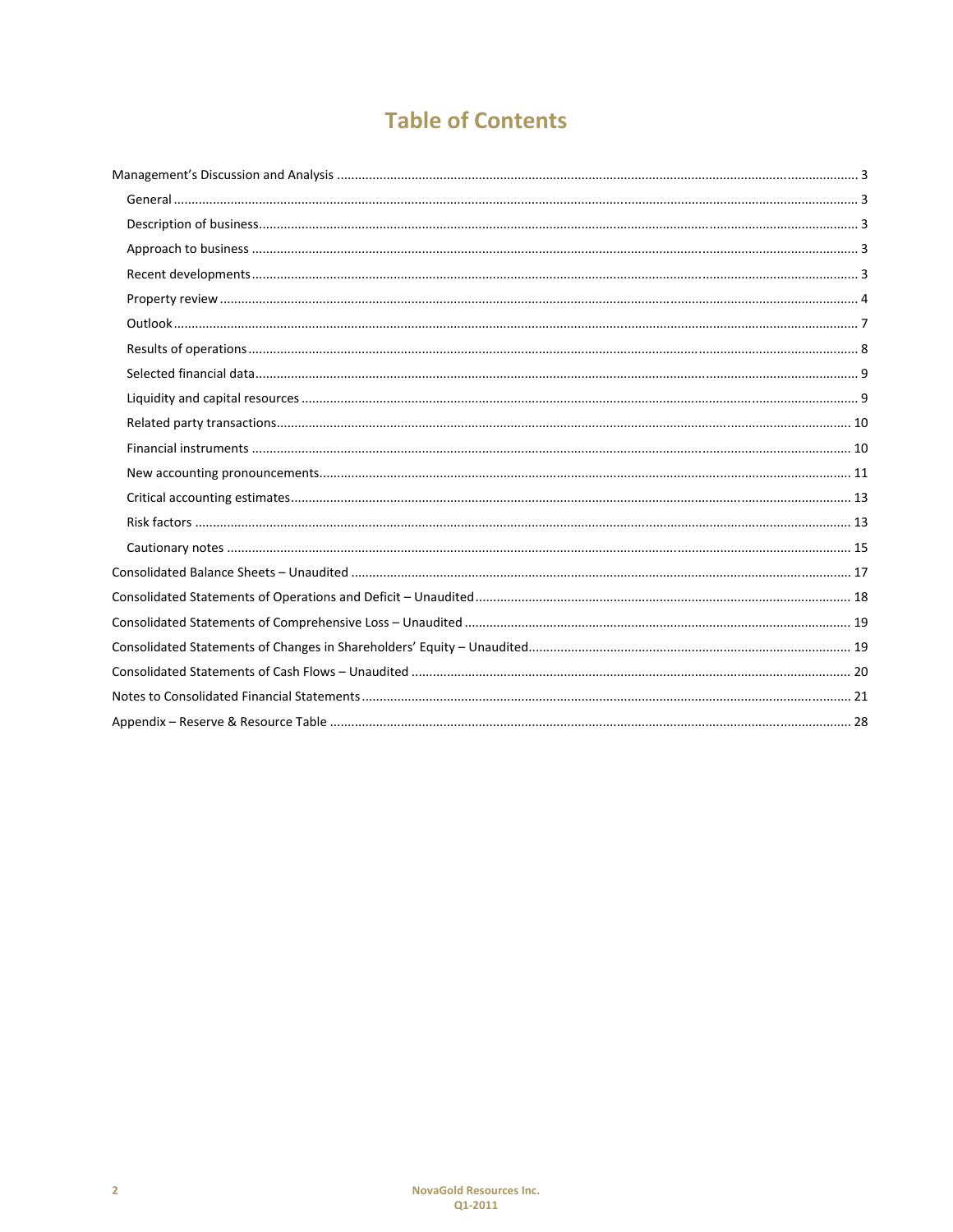## **General**

This Management's Discussion and Analysis ("MD&A") of NovaGold Resources Inc. ("NovaGold" or "the Company") is dated April 13, 2011 and provides an analysis of NovaGold's unaudited financial results for the quarter ended February 28, 2011 compared to the same period in the previous year.

The following information should be read in conjunction with the Company's February 28, 2011 unaudited consolidated financial statements and related notes and with the Company's audited consolidated financial statements and related notes for the year ended November 30, 2010, which were prepared in accordance with generally accepted accounting principles in Canada ("Canadian GAAP"). The accounting policies as outlined in the annual consolidated financial statements have been consistently followed in preparation of the interim consolidated financial statements. All amounts are in Canadian dollars unless otherwise stated.

The Company's shares are listed on the Toronto Stock Exchange and the NYSE Amex LLC under the symbol "NG". Additional information related to NovaGold is available on SEDAR at www.sedar.com and on EDGAR at www.sec.gov.

## **Description of business**

NovaGold is a precious metals company engaged in the exploration and development of mineral properties in Alaska, U.S.A. and British Columbia, Canada. The Company conducts its operations through wholly-owned subsidiaries, partnerships, limited liability companies and joint ventures. Since 1998, the Company has assembled a portfolio of projects, with 50% interests in two of the world's largest undeveloped gold and copper-gold projects — Donlin Creek and Galore Creek — 100% of the Ambler high-grade copper-zinc-gold-silver deposit and other exploration-stage properties. The Company is primarily focused on gold properties, some of which also have significant copper, silver and zinc resources. NovaGold has reduced some of the development risk at its two core projects by leveraging the development and operating expertise of its senior operating partners, Barrick Gold Corporation ("Barrick") and Teck Resources Limited ("Teck"). In addition, all of NovaGold's core properties are located in Alaska and British Columbia, regions with low geopolitical risk that have a long history of mining, established permitting standards and governments supportive of resource development.

## **Approach to business**

NovaGold is focused on advancing its two core properties, Donlin Creek and Galore Creek, with the objective of becoming a low-cost million-ounce-a-year gold producer. NovaGold's business model focuses on five main steps: identifying high-quality assets and making strategic, timely acquisitions; engaging with local communities; using exploration expertise to expand existing deposits; advancing the projects to a feasibility level to bring reserves to the Company and value to shareholders; and creating strong partnerships with well‐respected senior producers to advance the projects to production. NovaGold will continue to leverage its exploration and development expertise to bring additional resources and value to shareholders. The Company also recognizes the value of strong partnerships and a strong team, and looks for opportunities to acquire or partner in new projects that can bring talented people to the Company and value to NovaGold shareholders.

Responsible mining and community collaboration continues to be a trademark of NovaGold's business strategy at all of its projects. NovaGold published its first sustainability report in 2010 and will publish its second report in May 2011 with the objective of providing an overview of the Company's commitment and approach to sustainability, its challenges and successes at the projects and its goals for future years. The report demonstrates the Company's commitment to accountability and transparent disclosure and will allow NovaGold to more effectively monitor progress as it strives for continuous improvement and best practices in responsible mining. NovaGold believes that long-lasting social and economic benefits can flow to the communities in which it operates. Through continuous collaboration with Alaskan Native and BC First Nation groups from the outset at each project, NovaGold considers the long‐term impacts and benefits of operations for stakeholders when developing its projects and reduces development risk for its shareholders.

## **Recent developments**

In May 2006 NovaGold acquired Coast Mountain Power Corp. ("Coast Mountain") and all of its assets for 2.5 million shares of the Company valued at \$44.4 million with an additional \$15.6 million future income tax impact. The total valuation of \$60.0 million included a number of early‐stage run‐of‐river hydroelectric projects and the 138kV power transmission rights to build a power line from Meziadin Junction to Bob Quinn to bring power to the Galore Creek project. Given the early stage of the hydroelectric projects, the full value was allocated to the transmission rights which were transferred out of Coast Mountain to the Galore Creek Partnership. Over two years, NovaGold spent approximately \$6.7 million to advance the Forrest Kerr run-of-river project to a feasibility level. In 2008, the Company received \$38.7 million cash for the sale of Coast Mountain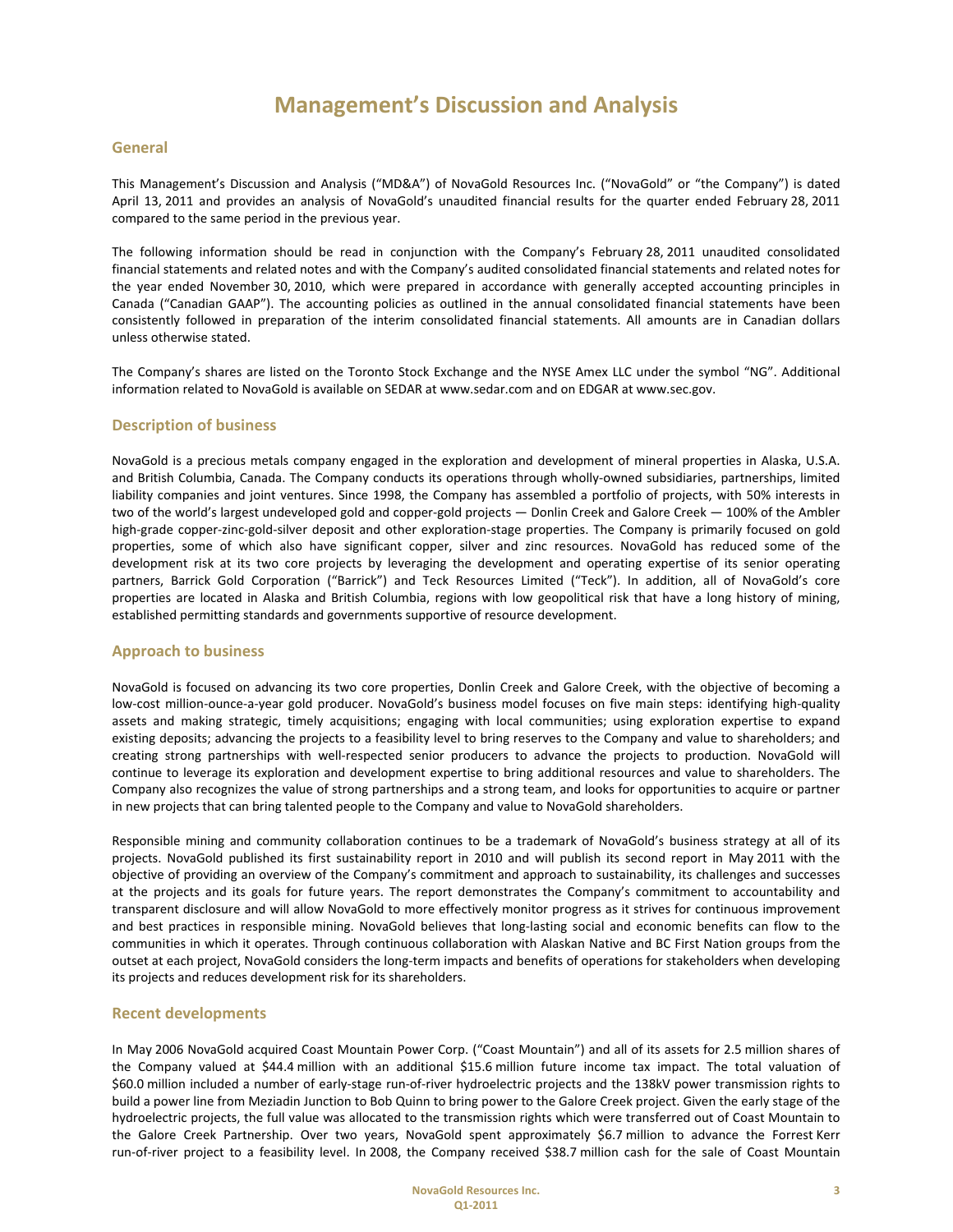hydroelectric projects and recorded a \$32.0 million gain on the disposition. The power transmission rights remained with the Galore Creek Partnership. In 2010 the Canadian Federal and British Columbia Provincial Governments announced their intention to build a high‐capacity 287‐kV transmission line ("NTL") in northwestern British Columbia that would follow roughly the same route from Meziadin Junction to Bob Quinn. On February 23, 2011, the NTL project received provincial environmental assessment approval and construction is expected to begin in spring 2011. Construction of the NTL is positive news for the region and for the Galore Creek project. NTL construction means that the Galore Creek Mining Corporation will not need to build its own transmission line to bring power to the Galore Creek project, and management has accordingly impaired the full value of the 138kV power transmission rights for \$52.7 million and recorded a related future income tax recovery of \$9.7 million. Because the Galore Creek project is jointly owned by NovaGold and Teck, the Company has recorded a corresponding offset to non-controlling interest for the impairment in the amount of \$13.8 million.

In December 2010, NovaGold announced a takeover bid for Copper Canyon Resources Ltd., ("Copper Canyon"), a junior exploration company listed on the TSX Venture Exchange. Copper Canyon's principal asset is its 40% joint venture interest in the Copper Canyon copper-gold-silver property that is adjacent to the Galore Creek project. A wholly-owned subsidiary of NovaGold owns the remaining 60% joint venture interest in the Copper Canyon property. On March 7, 2011, NovaGold and Copper Canyon agreed to a plan of arrangement transaction (the "Arrangement") whereby Copper Canyon's shareholders will receive common shares of NovaGold on the basis of 0.0735 of a NovaGold common share for each common share of Copper Canyon, which is expected to result in approximately 4,216,515 common shares of the Company being issued. The terms of the Arrangement are reflected in a definitive arrangement agreement (the "Arrangement agreement") entered into between NovaGold and Copper Canyon on March 18, 2011. The purchase price has been preliminary estimated at \$56.4 million using the March 7, 2011 TSX closing share price of \$13.49 per NovaGold share. The estimated transaction costs are approximately \$1.3 million. The final consideration may vary materially from these estimates based on the stock price at the closing of the proposed transaction. The transaction will be accounted for as a purchase of assets. As part of the Arrangement, Copper Canyon's shareholders will also receive one common share of a newly incorporated company ("SpinCo") for every four Copper Canyon common shares. SpinCo will hold substantially all of Copper Canyon's assets other than certain cash and Copper Canyon's 40% joint venture interest in the Copper Canyon copper‐gold‐silver property, which will remain with Copper Canyon. Pursuant to the terms of the Arrangement agreement, NovaGold will also invest approximately \$2.5 million to own 9.9% of the issued and outstanding shares of SpinCo. The boards of directors of both NovaGold and Copper Canyon have unanimously approved the transaction. The arrangement remains subject to approval by Copper Canyon's shareholders and the satisfaction of various other closing conditions. Assuming satisfaction of the conditions, the acquisition of Copper Canyon is expected to close by the end of May 2011.

As part of the Company's strategy to realize value from its non-core assets, on March 14, 2011, NovaGold announced the sale of its alluvial gold properties comprising 11,500 acres of fee‐simple United States patented mining claims near Nome, Alaska. The claims were held by NovaGold's wholly‐owned subsidiary, Alaska Gold Company. Nome Gold Alaska Corp. will pay Alaska Gold Company US\$21.0 million in three installments, and will also provide a letter of credit for US\$4.0 million as an environmental reclamation bond. The land package and the reclamation bond are provided by the buyer as security for the installment payments. NovaGold continues to solicit offers for the balance of its land package around Nome, Alaska, including valuable in-town real estate lots and substantial sand and gravel holdings, as well as its Rock Creek and Big Hurrah gold projects.

NovaGold continues to expand its senior management team to ensure the Company has the experience and expertise needed to advance its core properties and add value for shareholders. In February 2011 Elaine Sanders was appointed to the position of Vice President and Chief Financial Officer of the Company, and in December 2010 NovaGold announced the appointment of Ron Rimelman as Vice President, Environmental, Health, Safety and Sustainability ("EHSS"). In April 2011, Greg Martin joined NovaGold as Vice President, Business Development & Treasurer.

## **Property review**

### **Donlin Creek**

Donlin Creek is one of the world's largest known undeveloped gold deposits, with an update to the feasibility study in progress and pre‐permitting activities underway. Donlin Creek is owned and operated by Donlin Creek LLC, a limited liability company that is owned 50% by a wholly‐owned subsidiary of NovaGold and 50% by a wholly‐owned subsidiary of Barrick. The 81,361 acre (32,926 hectare) property is located primarily on private, Alaskan Native‐owned land, with surface rights owned by The Kuskokwim Corporation and sub‐surface rights owned by Calista Corporation. Donlin Creek LLC is committed to working with its Alaskan Native partners to establish collaborative relationships that benefit all stakeholders as the property advances. The Donlin Creek property hosts a number of deposits and the current reserves and resources are contained within just 3 km of the 8 km district, with significant exploration potential remaining in the Donlin Creek district.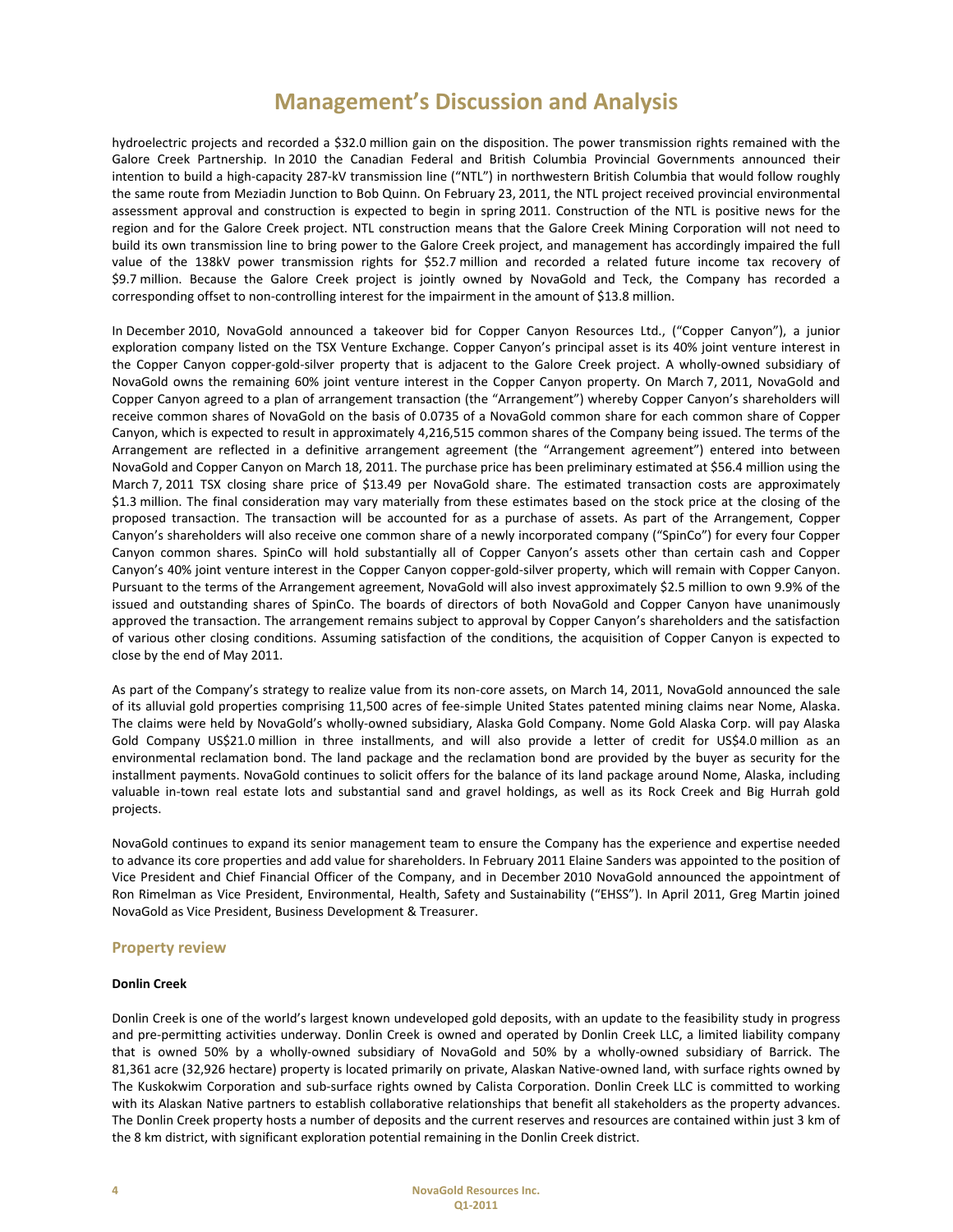A reserve/resource update in March 2010, which incorporated additional drilling and an increase in gold price assumptions, estimated 33.6 million ounces of proven and probable gold reserves averaging 2.2 grams per tonne gold, 4.3 million ounces of measured and indicated resources and an additional 4.4 million ounces of inferred resources. With estimated production of more than one million ounces of gold annually for at least 25 years, Donlin Creek would be one of the world's largest goldproducing mines.

The 2010 work program completed the majority of the environmental and engineering studies required to review the option of using natural gas as the primary power source at the mine site rather than using diesel to generate power, as contemplated in the 2009 feasibility study. Donlin Creek LLC had discussions with gas suppliers and engaged an energy consultant to lead the gas line studies; an analysis on the impacts to project infrastructure related to transportation and logistics is ongoing. The natural gas option would require building a 12‐inch buried pipeline that would run approximately 315 miles from the Cook Inlet to the Donlin Creek site. Donlin Creek LLC worked with multiple regulatory agencies, consultants and contractors to initiate environmental baseline and engineering studies along the proposed pipeline corridor, consulted stakeholders along the pipeline corridor, and reviewed approval and permitting requirements.

Using natural gas to generate power could result in a reduction to operating costs; power accounts for 25% of estimated project operating costs. The capital cost to build the pipeline could be partially offset by cost savings from elimination of the wind cogeneration facility, the potential for a shorter access road and a significant reduction in requirements for diesel storage, with some additional cost reduction opportunities. The potential impact of the pipeline option on capital and operating costs will be addressed in a revision to the project feasibility study, anticipated to be completed in the second half of 2011.

Activities at the Donlin Creek project during the first quarter focused on the revision to the feasibility study update for the pipeline option, permitting support studies and community outreach programs. The Donlin Creek LLC has spent approximately US\$9.2 million in the quarter which is below its first quarter budget of US\$9.4 million due to slight timing delay on the camp expenditures which is expected to catch up next quarter. The 2011 work program will focus on completing the feasibility study revision and preparing to file permit applications for the project.

Due to the accounting rules under Accounting Guideline-15 for Variable Interest Entity accounting, NovaGold continues to record its interest in the Donlin project as an equity investment, which results in all of NovaGold's funding being recorded in the income statement as equity loss, and any unspent funding to Donlin Creek LLC being recorded in the balance sheet on the equity investment line.

### **Galore Creek**

Galore Creek, a large copper-gold-silver project located in northwestern British Columbia, is held by a partnership in which NovaGold and Teck each own a 50% interest and is managed by Galore Creek Mining Corporation ("GCMC"). The 293,838 acre (118,912 hectare) property holds a large undeveloped porphyry-related copper-gold-silver deposit. A resource estimate for the Galore Creek project totals measured and indicated resources of 8.9 billion pounds of copper, 7.3 million ounces of gold and 123 million ounces of silver, with additional inferred resources (including the Company's share of the Copper Canyon deposit, of which NovaGold owns 60%) of 3.5 billion pounds of copper, 3.3 million ounces of gold and 61 million ounces of silver.

During 2010, GCMC focused its efforts on care and maintenance of the existing infrastructure at the Galore Creek project. GCMC has also been reviewing a number of optimization scenarios for the Galore Creek project with the objective of improving project economics, relocating the project facilities to allow for easier construction and future expansion, and reducing the risks associated with construction and operations. Based on these studies, GCMC has identified a preferred project design and initiated a pre-feasibility study for the optimized mine plan, with completion scheduled for Q2-2011. The pre-feasibility study will provide capital cost estimates, permitting, construction and production timelines, and an updated resource estimate using long-term commodity price estimates. Compared with previous studies, changes to the project include:

- Relocation of the tailings facility allowing for construction of a conventional tailings dam;
- Relocation of the processing facilities allowing for future expansion;
- Realignment of the tunnel and access road; and
- An increase of daily throughput to approximately 90,000 tonnes per day.

Current plans envision the ore being crushed in the valley and then conveyed through the tunnel and along the access road to the processing plant. From there, concentrate would be piped along the remainder of the access road to Hwy 37. A trade‐off study will identify the best alternative for transport of concentrate to market. The project would primarily use electric power, with a power line built along the access road to tie into the 287-kV transmission line ("NTL") that the British Columbia and Canadian Governments have announced their intention to build. In February 2011, the Minister of Mines and the Minister of the Environment approved the Environmental Assessment certificate for the NTL. British Columbia Hydro and Power Authority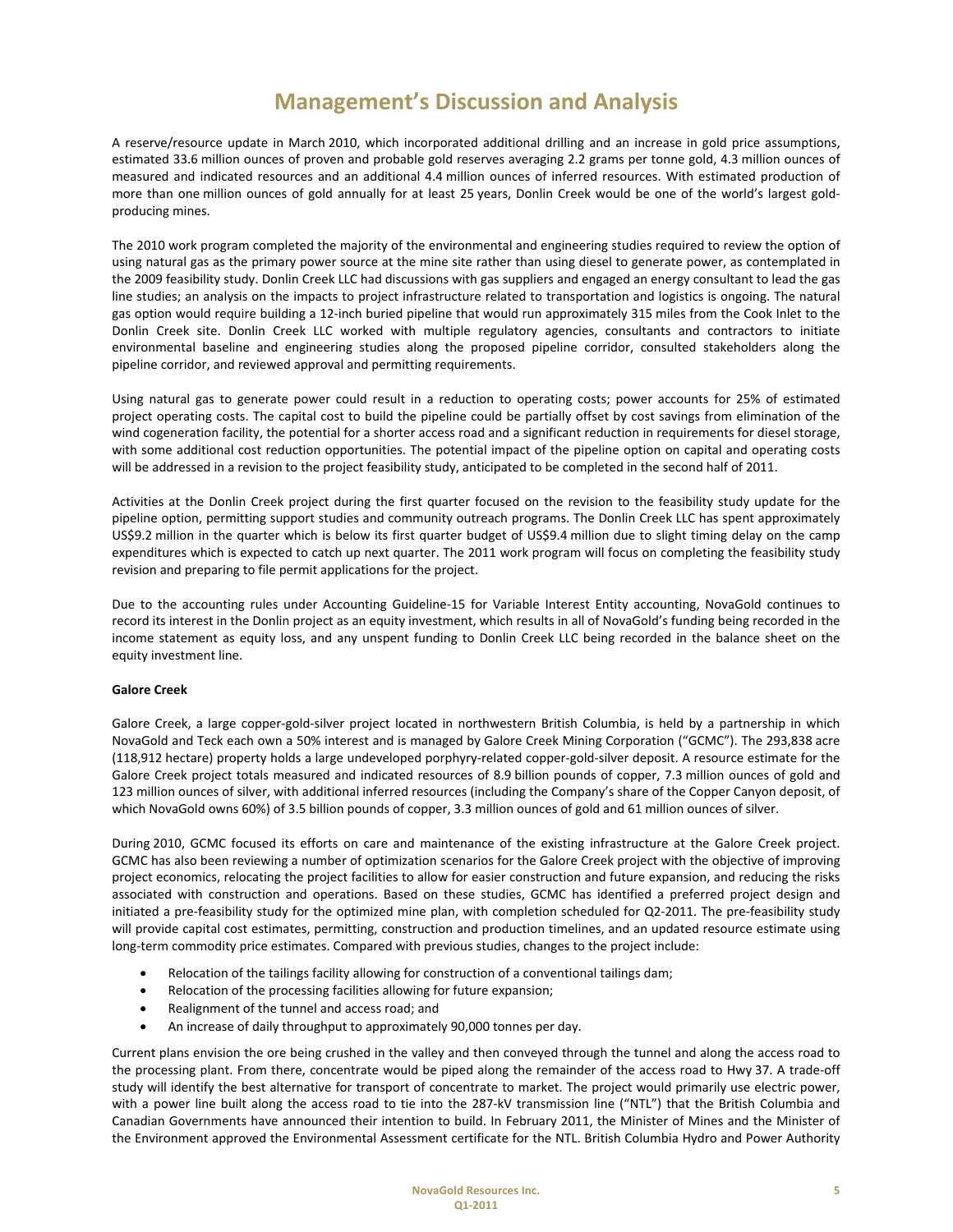still needs to obtain the necessary provincial licenses, leases and other approvals, but it is expected that construction of the NTL will start in spring 2011.

Some components of the revised Galore Creek mine plan, such as the mill and tailings location, would require new permits or amendments to existing permits. The majority of permits required for road construction remain in good standing. GCMC may continue with road and bridge work as the project moves through the feasibility stage, with the objective of shortening the construction timeline and reducing the need for helicopter support. Depending on the results of the pre‐feasibility study, the project may move directly into feasibility and permitting. Completion of the pre-feasibility study should also allow NovaGold to add additional gold reserves and new copper and silver reserves to its portfolio.

Activities during the first quarter at the Galore Creek site focused on care and maintenance of existing infrastructures and roads. Activities off‐site focused on finishing the studies required to complete the pre‐feasibility study. GCMC spent approximately \$4.3 million in Q1‐2011 which consists of \$2.5 million in care and maintenance costs and \$1.8 million on pre-feasibility study costs. Under the terms of the Galore Creek Partnership Agreement, Teck is funding all costs for the project until it completes its earn‐in obligations. At February 28, 2011, the Galore Creek Partnership had cash of \$1.5 million and Teck had approximately \$8.9 million remaining in project contributions to earn its 50% interest in the project.

Due to accounting rules under Accounting Guideline-15 for Variable Interest Entity accounting, NovaGold continues to consolidate 100% of the activities of GCMC on the income statement, and the Galore Creek asset and a non‐controlling interest for Teck's contributions on the balance sheet.

### **Ambler**

On January 11, 2010, the Company purchased 100% of the Ambler project, which hosts the high‐grade copper‐zinc‐gold‐silver Arctic deposit. To complete the purchase, the Company issued 931,098 common shares to Kennecott with a market value of approximately US\$5.0 million, with a commitment for future cash payments to Kennecott of US\$12.0 million each in January 2011 and January 2012. The January 2011 payment was made. Kennecott retained a 1% net smelter return royalty that NovaGold can purchase at any time for a one‐time payment of US\$10.0 million.

Ambler is an exploration‐stage property located in Alaska comprising 90,614 acres (36,670 hectares) of Federal patented and unpatented mining claims and State of Alaska mining claims, covering a major portion of the precious‐metal‐rich Ambler volcanogenic massive sulfide belt. A resource estimate for the Arctic deposit shows 16.8 million tonnes of indicated resource grading 4.1% copper and 6.0% zinc and 11.9 million tonnes of inferred resource grading 3.6% copper and 5.0% zinc for contained metal totaling indicated resources of 1.5 billion pounds of copper, 2.2 billion pounds of zinc, 450,000 ounces of gold, 32 million ounces of silver and 350 million pounds of lead, with additional inferred resources of 937 million pounds of copper, 1.3 billion pounds of zinc, 260,000 ounces of gold, 19 million ounces of silver and 210 million pounds of lead. NovaGold has a solid record of identifying exploration opportunities and bringing value to shareholders by expanding resources through exploration success. The Company feels there is excellent potential to expand the existing resources at the Arctic deposit and locate new high‐quality resources in nearby areas, as well as identify new exploration targets in the district.

Work at the property during 2010 focused on initiating preliminary work for environmental and engineering studies necessary to initiate a pre‐feasibility study. The Company also has been working on preparing a preliminary economic assessment report that will provide an initial assessment on project economics. Until the Ambler camp reopens in late spring for the 2011 work season, project activities are focused on community engagement and opportunities to consolidate NovaGold's land package in the district. The Company has focused on community engagement, hiring of site staff and planning for camp start up during this time and has spent approximately US\$0.2 million in the first quarter.

### **Nome Operations**

NovaGold's Nome Operations comprises three properties: Rock Creek, Big Hurrah and Nome Gold. The properties are located on the Seward Peninsula in Alaska, an area with historical gold production and well‐maintained roads and infrastructure. The most advanced property is Rock Creek, which is currently in care and maintenance.

During the third quarter of 2010, the Company assessed the estimated recoverability of the Rock Creek project resulting in an asset impairment for the year of \$116.4 million and a remaining value of \$nil. The Company is currently soliciting offers to sell the Rock Creek project to provide more information to the Company's Board of Directors. The Board of Directors will make a decision as to the future of the Rock Creek project following completion of the solicitation of offers. This decision may involve the sale of Rock Creek or its permanent closure.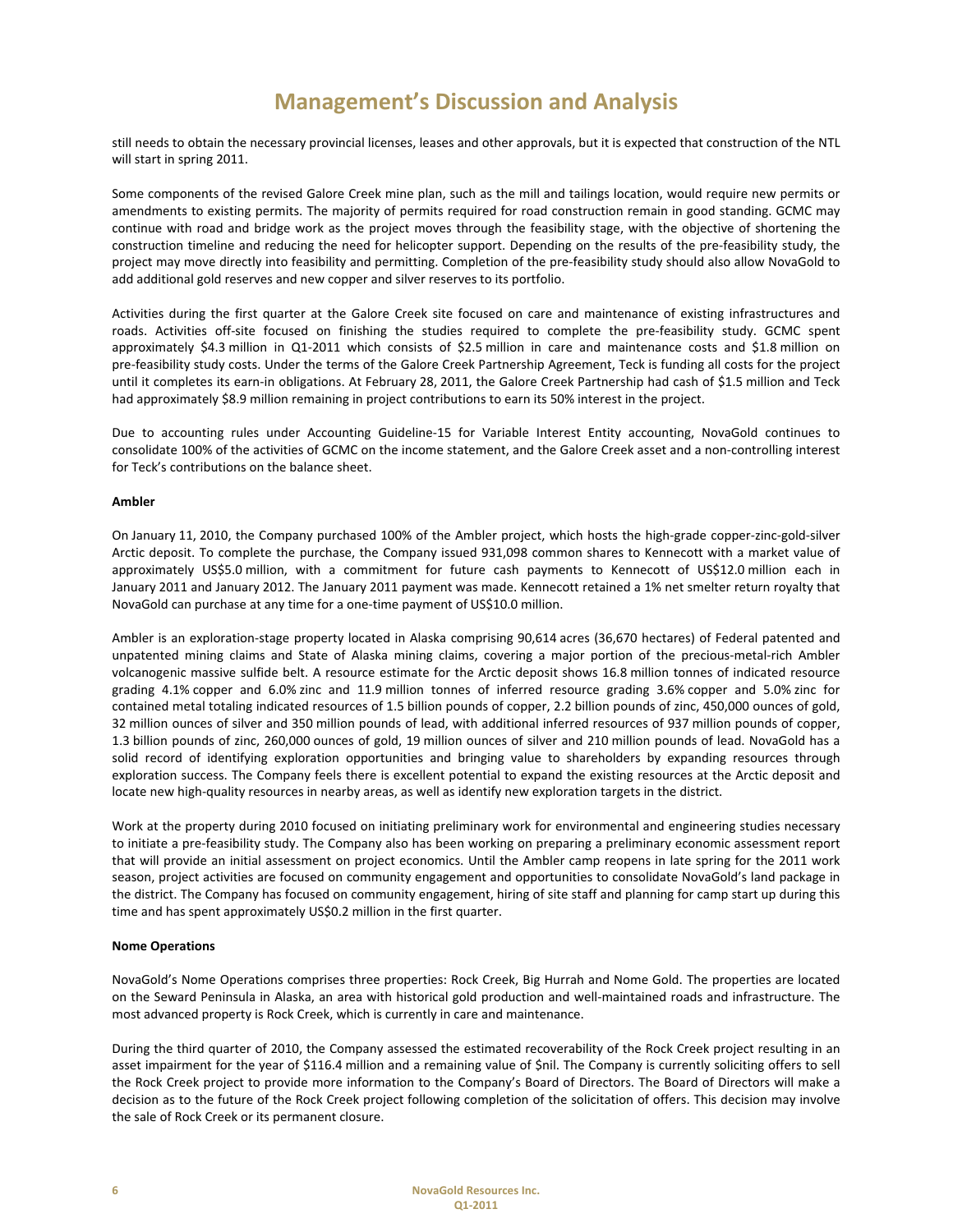The Company worked diligently in 2009 and 2010 to improve the project's water management structures. During the first quarter of 2011 the Company expended US\$2.6 million at Rock Creek, which is on budget. NovaGold has an aggregated budgeted of US\$8.5 million at Rock Creek for 2011 with a focus on continuing to meet permit requirements and environmental responsibilities. The Company is also preparing an updated closure plan for Rock Creek in the event that the Company's Board of Directors chooses to close and reclaim the property.

In March 2011, NovaGold announced the sale of the 11,500 acres comprising its Nome Gold project. NovaGold's wholly‐owned subsidiary, Alaska Gold Company, will receive US\$21.0 million in three installments, and the buyer will also provide a letter of credit for US\$4.0 million as an environmental reclamation bond. NovaGold is focused on advancing its Donlin Creek and Galore Creek projects toward production and is divesting its non‐core assets to allow the Company to focus its time and resources on its core properties.

NovaGold will continue to assess the value of its other assets in the Nome area, which include Big Hurrah, a sand and gravel business and a modest land package.

### **Other properties**

The Company continues to explore earlier‐stage exploration projects that have not advanced to the resource definition stage. The Company also earns \$0.5 to \$1.2 million annually from the sale of sand, gravel and land and royalties from placer gold production, largely from its holdings around Nome, Alaska.

Additional information concerning reserves and resources can be found in Appendix – Reserve and Resource Table.

### **Outlook**

At February 28, 2011, the Company had cash and cash equivalents of \$129.3 million and working capital of \$112.1 million.

The Company is focused on advancing its two core properties, Donlin Creek and Galore Creek. At the Donlin Creek project, Donlin Creek LLC has an approved 2011 budget of approximately US\$41.0 million of which the Company's 50% share is approximately US\$20.5 million. The 2011 work program will focus on completing the feasibility revision to incorporate the natural gas pipeline, and preparing permit applications for the project. The feasibility revision will provide operating costs using natural gas rather than diesel as the primary power source for the project, and will also use more recent gold prices and capital inputs to provide updated capital and cash flow estimates. During 2011, Donlin Creek LLC will continue to consult with stakeholders and solicit feedback from local communities and its Alaskan Native partners as well as State and Federal regulatory agencies. The Donlin Creek LLC has budgeted to spend US\$12.7 million in the second quarter on environmental studies and feasibility revision activities. The feasibility revision should be complete in the second half of 2011, at which point Donlin Creek LLC is expected to proceed to prepare and file permit applications for the project.

At the Galore Creek project, GCMC has an approved 2011 budget of approximately \$12.3 million to focus on community engagement and completing the pre‐feasibility study. Teck is currently contributing 100% of the funding for the Galore Creek project under the amended terms of the Galore Creek Partnership Agreement. Based on the 2011 budget, it is anticipated that Teck will complete its funding by mid-2011. Depending on the results of the pre-feasibility study, GCMC may consider resuming road construction and initiating feasibility and permitting activities to advance Galore Creek toward a construction decision. A preliminary budget has been discussed and would be refined for these activities at the time a decision is made to proceed. GCMC has maintained a very positive relationship with the Tahltan Nation and regulators during this period of review and optimization, and expect full support to resume road construction should NovaGold and Teck agree to advance the project following the results of the pre-feasibility study. GCMC forecasts to spend \$5.3 million budget in the second quarter on care and maintenance activities and optimization reviews for the pre‐feasibility study results. The pre‐feasibility study is on track for completion towards the end of Q2‐2011.

At the Ambler project, NovaGold has budgeted approximately US\$10.0 million for additional studies to determine the environmental and engineering aspects of developing the Arctic deposit, as well as exploration and geotechnical drilling at site. The Company continues to work with NANA Corporation to establish an agreement for collaborative development of the Ambler region, including district consolidation and infrastructure development that would benefit both the project and local communities. Management has been working actively with the State of Alaska in discussions regarding the Ambler Mining District Transportation Access. Site activities are limited during the first quarter due to the remoteness of the project. The Company has budgeted to spend a further \$3.1 million in the second quarter on exploration activities. Exploration activities are planned to start in April with a focus on additional exploration, which is anticipated to add resources and with continued environmental and engineering studies.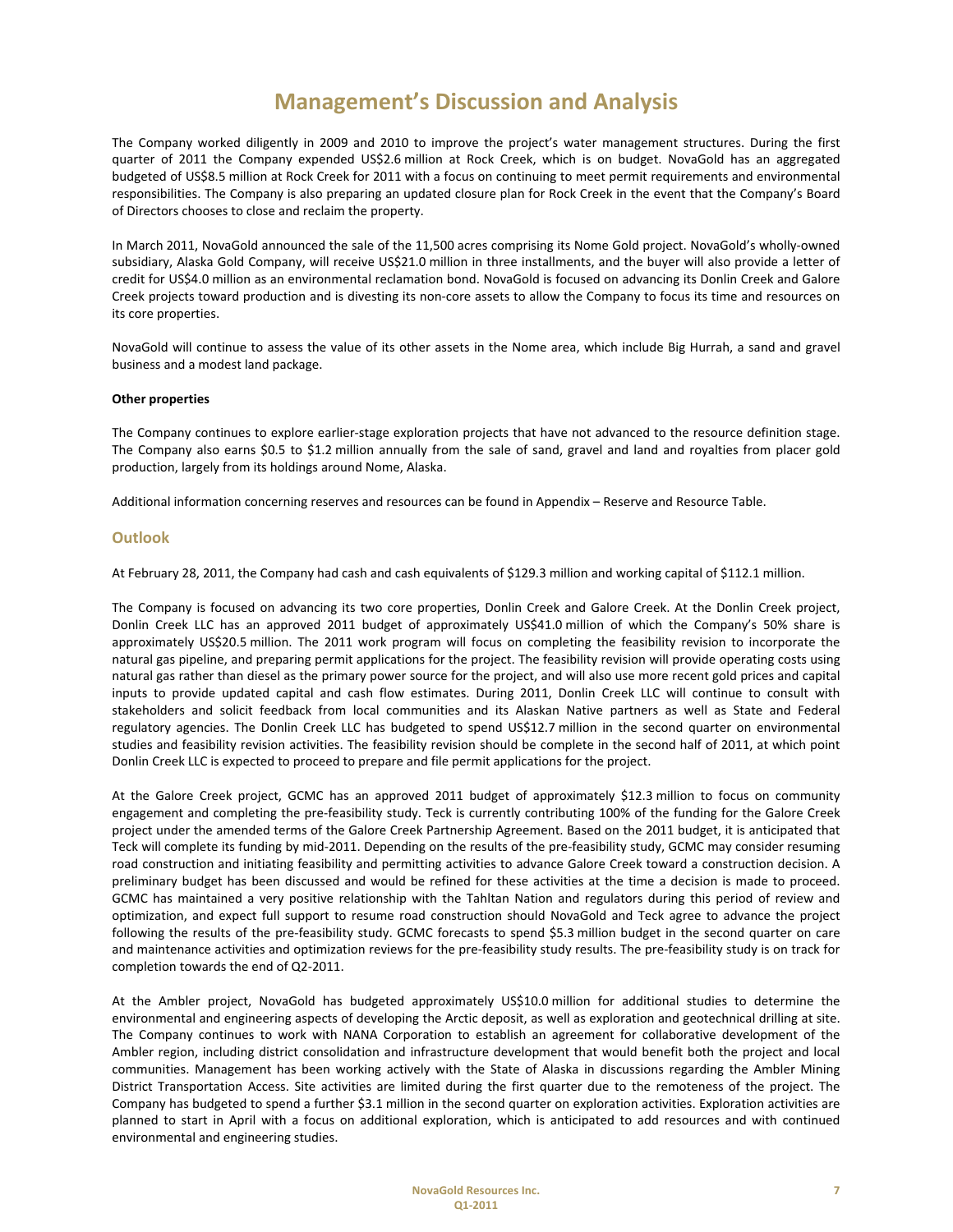At the Rock Creek project, the Company has budgeted approximately US\$8.5 million for care and maintenance activities. These costs may be reduced if the project is sold during the year. The Company has budgeted to spend US\$2.6 million during the second quarter on managing storm water management activities. The Company is also preparing an updated closure plan for the project in the event that the Company's Board of Directors chooses to close and reclaim the property.

## **Results of operations**

| in thousands of Canadian dollars,             |                              |                          |  |
|-----------------------------------------------|------------------------------|--------------------------|--|
|                                               | except for per share amounts |                          |  |
|                                               | <b>Three months ended</b>    | Three months ended       |  |
|                                               | <b>February 28, 2011</b>     | <b>February 28, 2010</b> |  |
|                                               |                              |                          |  |
| Asset impairment – power transmission rights  |                              |                          |  |
| Impairment charge                             | 52,668                       |                          |  |
| Loss attributable to non-controlling interest | (13, 779)                    |                          |  |
| Future income tax recovery                    | (9, 722)                     |                          |  |
| Equity loss                                   | 4,621                        | 2,487                    |  |
| Foreign exchange gain                         | (993)                        | 121                      |  |
| Interest and accretion                        | 3,732                        | 3,661                    |  |
| Mineral properties expense                    | 2,568                        | 219                      |  |
| Project care and maintenance (Galore Creek)   | 2,471                        | 1,236                    |  |
| Project care and maintenance (Rock Creek)     | 2,575                        | 6,640                    |  |
| Salaries, severance and payroll taxes         | 2,469                        | 1,275                    |  |
| Loss for the period                           | 67,356                       | 19,412                   |  |
| Basic and diluted loss per share attributable |                              |                          |  |
| to the shareholders of the Company            | 0.22                         | 0.10                     |  |

For the three-month period ended February 28, 2011, the Company reported a net loss of \$67.4 million (or \$0.22 basic and diluted loss per share) compared to a net loss of \$19.4 million (or \$0.10 basic and diluted loss per share) for the corresponding period in 2010. This variance was mainly due to the non‐cash asset impairment of the power transmission rights which resulted in an impairment charge of \$52.7 million, of which \$13.8 million was attributable to non-controlling interest and \$9.7 million of future income tax recovery.

Other important variances for the three months ended February 28, 2011 compared with the same period in 2010 are as follows: (a) a \$4.6 million equity loss in 2011 compared with \$2.5 million in 2010, due to the increased level of activity for the gas pipeline studies at Donlin Creek during the first quarter of 2011; (b) a \$2.6 million mineral properties expense in 2011 compared with \$0.2 million in 2010 due to the increased level of activity for the Galore Creek pre-feasibility study and the exploration work the Ambler project during the first quarter of 2011; and (c) a \$2.6 million project care and maintenance expense in 2011 compared with \$6.6 million in 2010 mainly due to the decreased level of activity required in 2011 compared to Q1 2010, where the Company was improving on the tailings pond infrastructure and water treatment activity in Rock Creek.

Expenses for the three‐month period ended February 28, 2011 were \$22.2 million compared to \$19.5 million for the same period in 2010. This was primarily due to an increased exploration expense of \$2.6 million compared to \$0.2 million for the same period in 2010 as the result of an increased level of activity for the Galore Creek pre-feasibility study and exploration work at the Ambler project. The Company recorded an expense of \$3.5 million compared with \$2.1 million for stock‐based compensation during the same periods in 2011 and 2010, respectively; the increase is due to higher valuations for the stock option and performance share unit ("PSU") issued as a result of the higher stock price. During the first quarter of 2011, the Company granted 1,064,700 stock options and 244,000 PSUs to employees, consultants and directors.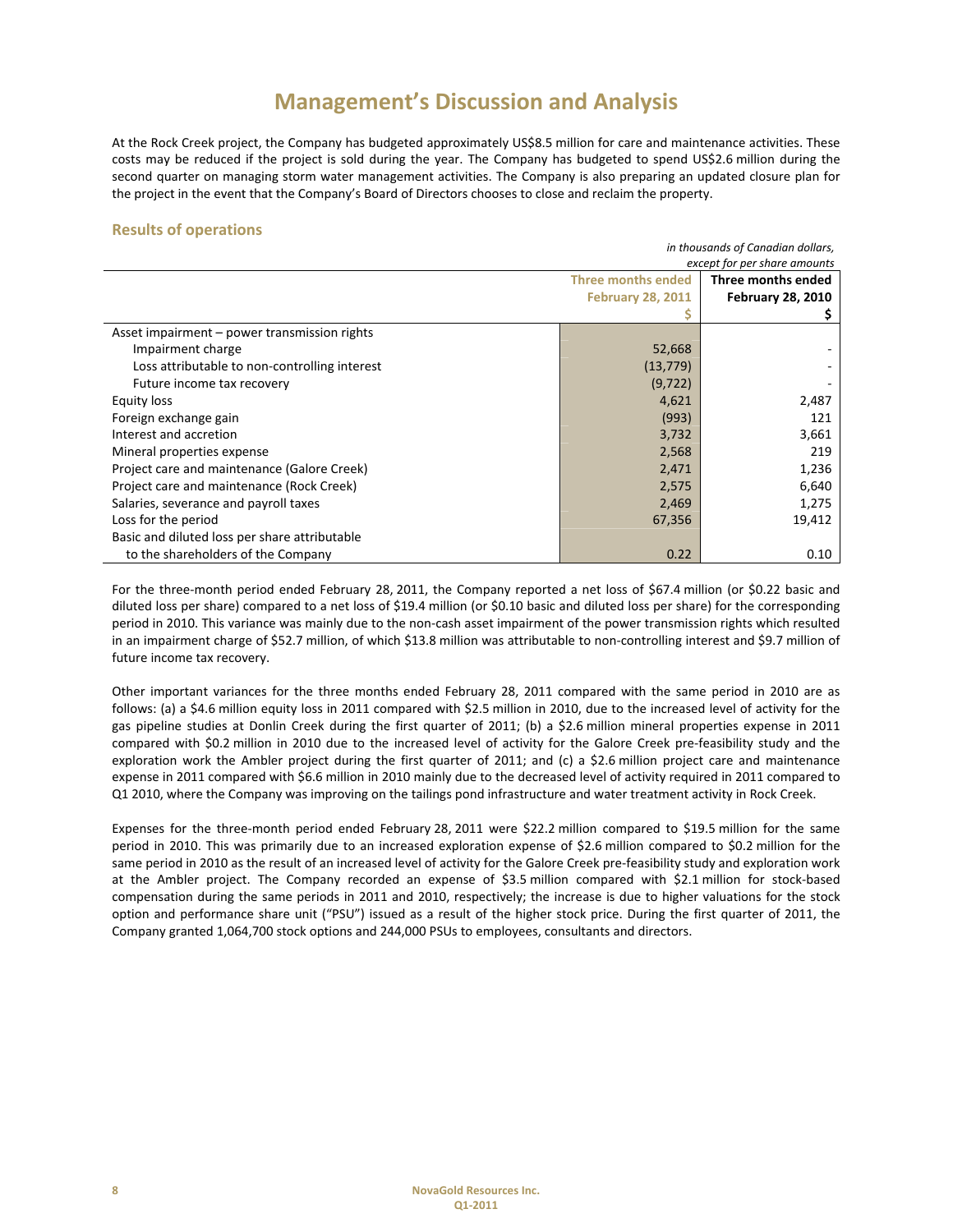# **Selected financial data**

## **Quarterly information**

The following unaudited quarterly information is prepared in accordance with Canadian GAAP.

|                                     |           |          |            |           |           |           | except per share amounts |          |
|-------------------------------------|-----------|----------|------------|-----------|-----------|-----------|--------------------------|----------|
|                                     | 02/28/11  | 11/30/10 | 8/31/10    | 5/31/10   | 2/28/10   | 11/30/09  | 8/31/09                  | 5/31/09  |
|                                     |           |          |            |           |           |           |                          |          |
| Net revenues                        | 103       | 172      | 334        | 67        | 26        | 290       | 331                      | 226      |
| Earnings (loss) for the quarter     | (67, 356) | (24,462) | (150, 875) | (16, 813) | (19, 412) | (28, 845) | (20, 435)                | (6, 140) |
| Earnings (loss) per share - basic   | (0.22)    | (0.14)   | (0.68)     | (0.08)    | (0.10)    | (0.12)    | (0.11)                   | (0.03)   |
| Earnings (loss) per share - diluted | (0.22)    | (0.14)   | (0.68)     | (0.08)    | (0.10)    | (0.12)    | (0.11)                   | (0.03)   |

Factors that can cause fluctuations in the Company's quarterly results include the timing of stock option grants, foreign exchange gains or losses related to the Company's U.S. dollar-denominated debt when the Canadian dollar exchange rate fluctuates, disposal of assets or investments, and events such as the suspension of construction activities at the Galore Creek project or the suspension of commissioning at the Rock Creek project and subsequent activities related thereto. During the second quarter in 2009, the Company had a foreign exchange gain of \$16.1 million. During the third quarter in 2009, the Company incurred a total of \$12.0 million in interest and accretion and care and maintenance. During the last quarter of fiscal 2009, the Company incurred a \$9.1 million loss on disposal of property, plant and equipment by GCMC as certain road construction equipment and facilities were sold as the road progressed; also, the Company incurred a total of \$18.1 million in interest and accretion and care and maintenance. During the first quarter of 2010, the Company incurred \$11.5 million in interest and accretion and care and maintenance. During the second quarter of 2010, the Company incurred \$13.6 million on salaries, exploration and care and maintenance. During the third quarter of 2010, the Company recorded an impairment loss on the Rock Creek project for the year of \$116.4 million and a \$7.5 million inventory write down. During the last quarter of fiscal 2010, the Company incurred a total of \$17.9 million in care and maintenance and exploration activities. During the first quarter of 2011, the Company recorded an impairment loss on the Galore Creek project of \$52.7 million related to its power transmission rights; also, the Company incurred \$8.8 million in interest and accretion and care and maintenance. The Company's properties are not yet in production; consequently, the Company believes that its loss (and consequent loss per share) is not a primary concern to investors in the Company.

# **Liquidity and capital resources**

At February 28, 2011, the Company had \$129.3 million in cash and cash equivalents, of which \$1.5 million was held by GCMC for the Galore Creek project. The Company expended \$20.0 million on operating activities during the three‐month period ended February 2011, compared with expenditures of \$16.3 million for operating activities for the same period in 2010. The increase is mostly due to the increase in activities at the Donlin Creek, Galore Creek and Ambler projects.

During the quarter, the Company generated \$3.1 million in cash from financing activities compared with \$0.2 million in the same period in 2010. The Company received \$10.7 million from warrant exercises and \$4.3 million from Teck's earn-in contribution to GCMC and paid \$11.9 million for a Note payable, with no comparative amounts for the same period in 2010.

During the quarter, the Company expended \$5.5 million on investing activities compared with \$4.3 million in 2010. The Company funded \$5.4 million for its share of exploration costs at the Donlin Creek project compared to \$3.6 million for the same period in 2010.

The Company has no material off‐balance sheet arrangements.

*in thousands of Canadian dollars,*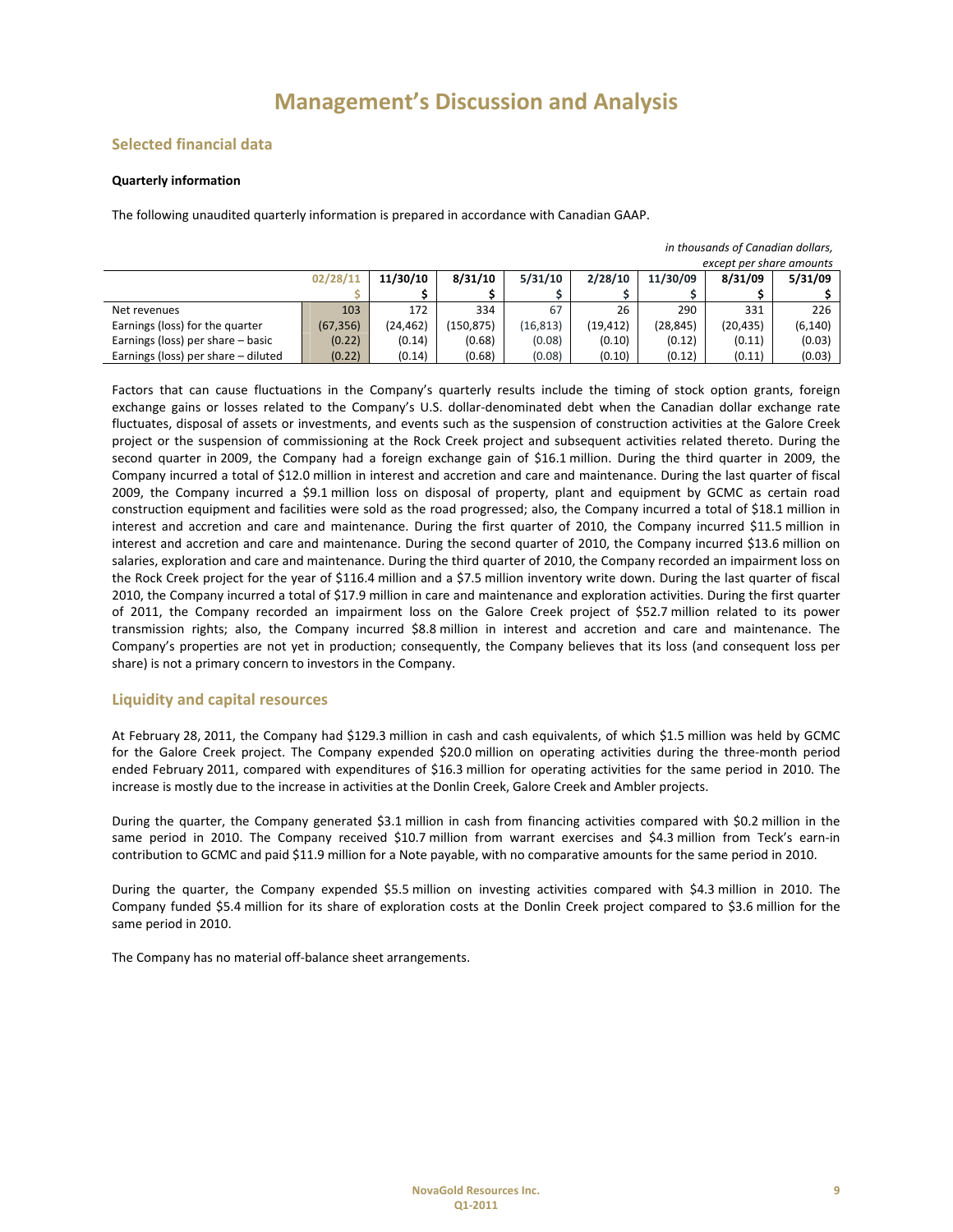Contractual obligated undiscounted cash flow requirements, excluding operating leases, as at February 28, 2011 are as follows.

|                                          |            |            |           |           |            | unless otherwise specified |                   |
|------------------------------------------|------------|------------|-----------|-----------|------------|----------------------------|-------------------|
|                                          | Total      | < 1 Year   | 1-2 Years | 2-3 Years | 3-4 Years  | 4-5 Years                  | <b>Thereafter</b> |
|                                          |            |            |           |           |            |                            |                   |
| Accounts payable and accrued liabilities | 9.717      | 9.717      |           |           |            |                            |                   |
| Capital leases                           | 896        | 698        | 198       |           |            |                            |                   |
| Asset retirement obligations             | 23,857     | 7.890      | 2,297     |           |            |                            | 13,670            |
| Other notes payable                      | US\$11,306 | US\$11,306 |           |           |            |                            |                   |
| Convertible notes - interest (a)         | US\$21,685 | US\$5,225  | US\$5,225 | US\$5,225 | US\$5,225  | US\$785                    |                   |
| Convertible notes - holders option (a)   | US\$95,000 |            |           | -         | US\$95,000 |                            |                   |
| Promissory note                          | US\$62,203 |            |           |           |            |                            | US\$62,203        |

*in thousands of Canadian dollars,*

(a) The Convertible notes ("Notes") mature on May 1, 2015. The holders of the Notes have the right to require the Company to repurchase all or part of their Notes on May 1, 2013 and upon certain fundamental corporate changes at a price equal to 100% of the principal amount of such Notes plus any accrued and unpaid interest.

The future minimum payments under operating leases at February 28, 2011 are approximately as follows.

|              | in thousands of Canadian dollars |  |
|--------------|----------------------------------|--|
|              | <b>Operating leases</b>          |  |
|              |                                  |  |
| 2011         | 608                              |  |
| 2012         | 629                              |  |
| 2013         | 571                              |  |
| 2014         | 580                              |  |
| 2015         | 662                              |  |
| Thereafter   | 1,358                            |  |
| <b>Total</b> | 4,408                            |  |

The Company's cash balances are largely invested in bank and non-asset backed commercial paper all with the two highest possible investment ratings and that can be easily liquidated with terms of 90 days or less.

## **Related party transactions**

The Company has arms‐length market based agreements to provide certain services to TintinaGold Resources Inc. ("TintinaGold") and Alexco Resource Corp. ("Alexco"). Under the agreements the services provided were \$2,000 for the three months ended February 28, 2011 (2010: \$0.01 million) to TintinaGold, a related party having one director and a major shareholder in common with the Company; and \$4,000 for the three months ended February 28, 2011 (2010: \$0.01 million) to Alexco, a related party having two directors in common with the Company. The Company also provided exploration and management services totaling US\$0.4 million for the three months ended February 28, 2011 (2010: US\$0.4 million) to Donlin Creek LLC. These transactions were in the normal course of business and are measured at the exchange amount, which is the amount agreed to by the parties. At February 28, 2011, the Company had a \$0.4 million receivable (November 30, 2010: \$0.2 million) from related parties.

## **Financial instruments**

The Company's financial instruments are exposed to certain financial risks, including currency risk, credit risk, liquidity risk, interest risk and price risk.

(a) Currency risk

The Company is exposed to financial risk related to the fluctuation of foreign exchange rates. The Company operates in Canada and the United States and a portion of its expenses are incurred in U.S. dollars. A significant change in the currency exchange rates between the Canadian dollar relative to the U.S. dollar could have an effect on the Company's results of operations, financial position or cash flows.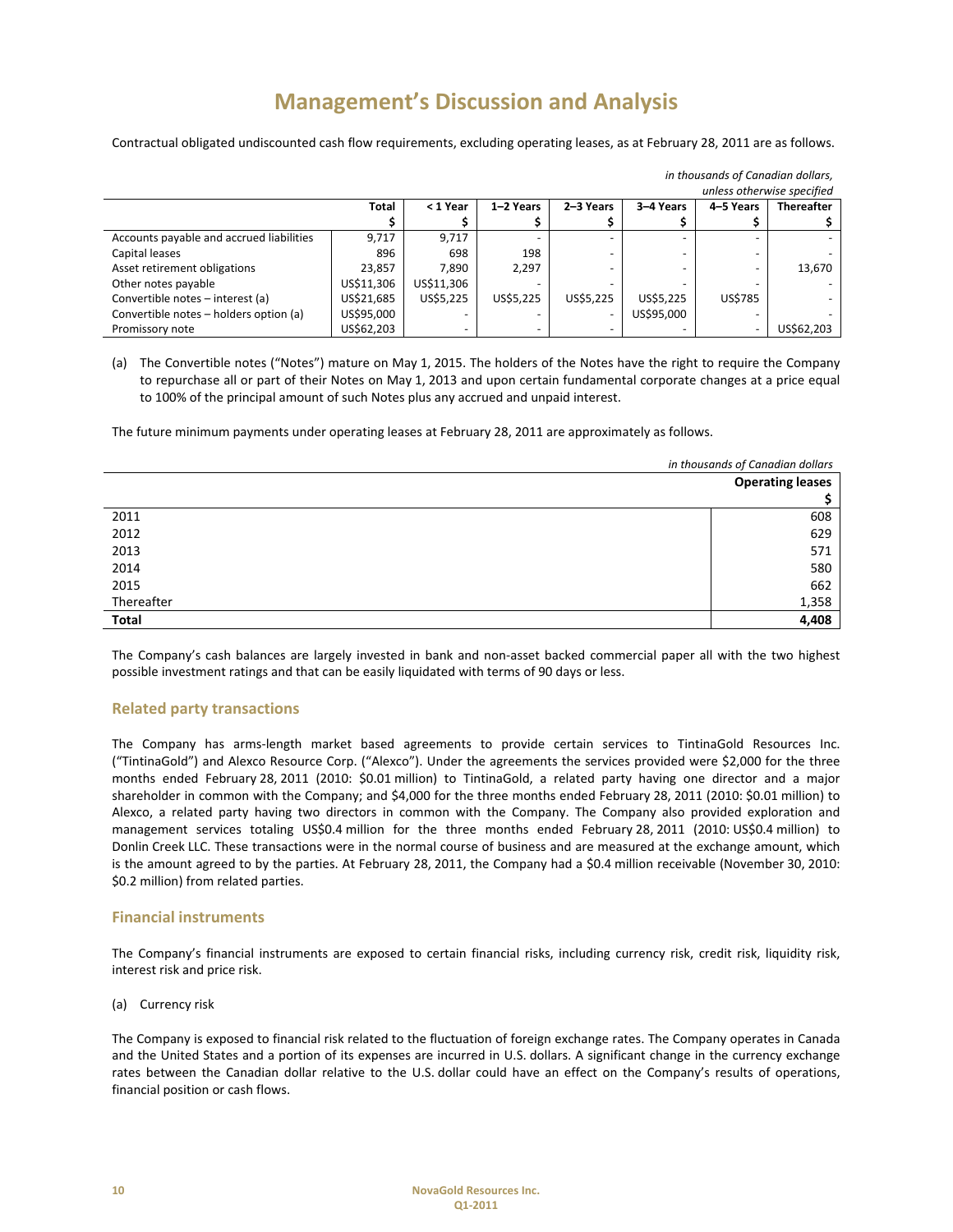The Company has not hedged its exposure to currency fluctuations. At February 28, 2011, the Company is exposed to currency risk through the following assets and liabilities denominated in U.S. dollars.

| in thousands of U.S. dollars             |                          |                          |  |
|------------------------------------------|--------------------------|--------------------------|--|
|                                          | <b>February 28, 2011</b> | <b>November 30, 2010</b> |  |
| Cash and cash equivalents                | 113,370                  | 125,164                  |  |
| Accounts receivables                     | 365                      | 148                      |  |
| <b>Reclamation deposits</b>              | 6,845                    | 6,845                    |  |
| Accounts payable and accrued liabilities | (5, 134)                 | (4, 718)                 |  |
| Other notes payable                      | (11, 306)                | (23,026)                 |  |
| Amounts payable to Barrick – long term   | (62, 203)                | (61, 401)                |  |
| Convertible notes                        | (61, 670)                | (60, 278)                |  |
| Total                                    | (19, 733)                | (17, 266)                |  |

Based on the above net exposures, and assuming that all other variables remain constant, a 10% depreciation or appreciation of the Canadian dollar against the U.S. dollar would result in an increase/decrease of \$2.0 million in the Company's net earnings.

## (b) Credit risk

Credit risk is the risk of an unexpected loss if a customer or third party to a financial instrument fails to meet its contractual obligations.

The Company's cash equivalents and short‐term investments are held through large Canadian financial institutions. Short‐term and long-term investments (including those presented as part of cash and cash equivalents) are composed of financial instruments issued by Canadian banks and companies with high investment-grade ratings. These investments mature at various dates over the current operating period. The Company's accounts receivables consist of general sales tax due from the Federal Government of Canada and amounts due from related parties.

The carrying amount of financial assets recorded in the financial statements, net of any allowances for losses, represents the Company's maximum exposure to credit risk.

### (c) Liquidity risk

Liquidity risk is the risk that the Company will not be able to meet its financial obligations as they come due. The Company manages liquidity risk through the management of its capital structure and financial leverage. Accounts payable, accrued liabilities and coupon interest on the Notes are due within one year from the balance sheet date.

(d) Interest rate risk

Interest rate risk is the risk that the fair value or future cash flows of a financial instrument will fluctuate because of changes in market interest rates. The risk that the Company will realize a loss as a result of a decline in the fair value of the short-term investments included in cash and cash equivalents is limited because these investments, although available-for-sale, are generally held to maturity. In respect of financial liabilities, convertible notes and capital leases are not subject to interest rate risk because they are at fixed rates. The promissory note owed to Barrick is variable with the U.S. prime rate. Based on the amount owing on the promissory note as at February 28, 2011, and assuming that all other variables remain constant, a 1% change in the U.S. prime rate would result in an increase/decrease of \$0.6 million in the interest accrued by the Company per annum.

(e) Price risk

The Company is exposed to price risk with respect to commodity prices. The Company closely monitors commodity prices to determine the appropriate course of action to be taken. The Company does not currently have any hedging or other commodity‐based risk management programs respecting its operations.

## **New accounting pronouncements**

The accounting policies followed by the Company are set out in note 3 to the audited consolidated financial statements for the year ended November 30, 2010, and have been consistently followed in the preparation of these consolidated financial statements.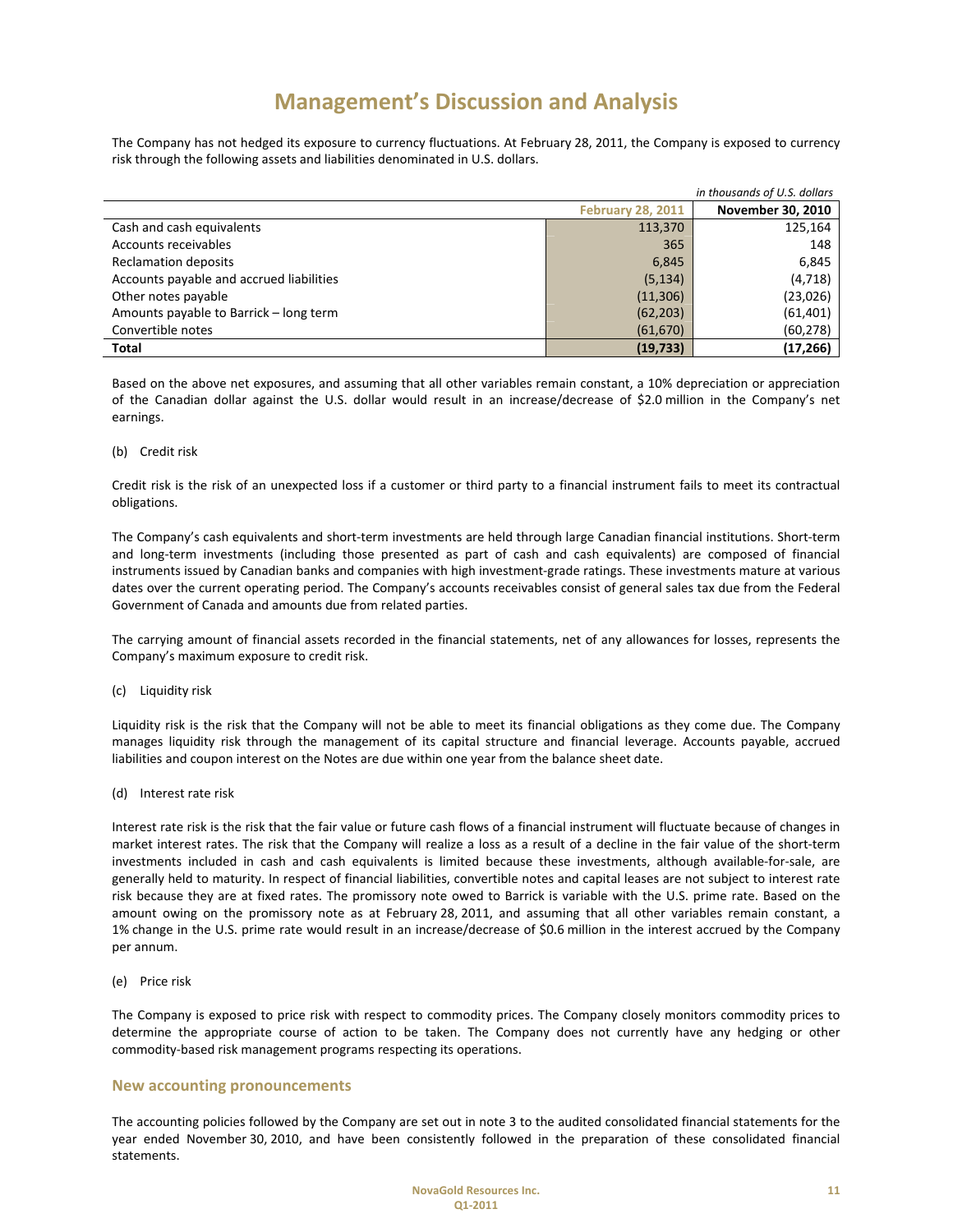### **Business Combinations**

In January 2009, the CICA issued CICA Handbook Section 1582, "Business Combinations", which replaces former guidance on business combinations. Section 1582 establishes principles and requirements of the acquisition method and related disclosures. In addition, the CICA issued Section 1601, "Consolidated Financial Statements", and Section 1602, "Non-controlling Interests", which replace the existing guidance. Section 1601 establishes standards for the preparation of consolidated financial statements and Section 1602 provides guidance on accounting for non-controlling interest in a subsidiary in consolidated financial statements subsequent to a business combination. These standards apply prospectively to business combinations for which the acquisition date is on or after the beginning of the first annual reporting period beginning on or after January 1, 2011, with earlier application permitted. The Company adopted these pronouncements at December 1, 2010; the result from this adoption led to the non‐controlling interest balance classified as shareholders' equity on the consolidated balance sheet and loss attributable to non-controlling interest on the statement of operations and deficit.

### **International Financial Reporting Standards ("IFRS")**

In 2006, the Canadian Accounting Standards Board ("AcSB") published a new strategic plan that will significantly affect financial reporting requirements for Canadian companies. The AcSB strategic plan outlines the convergence of Canadian GAAP with IFRS over an expected five‐year transitional period. In February 2008, the AcSB announced that 2011 is the changeover date for publicly‐listed companies to use IFRS, replacing Canadian GAAP. The changeover date is for interim and annual financial statements relating to fiscal years beginning on or after January 1, 2011. The Company's transition date of December 1, 2011 will require the restatement for comparative purposes of amounts reported by the Company for the fiscal year commencing December 1, 2010.

The Company has commenced the process to transition from Canadian GAAP to IFRS. The transition process consists of three primary phases:

- Scoping and diagnostic phase
- Impact analysis, evaluation and design phase
- Implementation and review phase

Scoping and diagnostic phase – A preliminary diagnostic review was completed by an external consultant and included the determination, at a high level, of the financial reporting differences under IFRS and the key areas that may be impacted. The areas with the highest potential impact were identified to include the basis of consolidation, related party transactions, impairment of assets, financial instruments and initial adoption of IFRS under the provisions of IFRS 1.

Analysis, quantification and evaluation phase – In this phase, each area identified from the scoping and diagnostic phase will be addressed in order of descending priority. This phase involves specification of changes required to existing accounting policies, information systems and business processes, together with an analysis of policy alternatives allowed under IFRS and development of draft IFRS financial statement content. The Company is currently undergoing this process and is expected to complete this phase by the second quarter of 2011. The Company anticipates that there will be changes in accounting policies and that these changes may materially impact the financial statements. The areas where the Company expects material differences relate to U.S. dollar‐denominated convertible debt and warrants where, under IFRS, the instruments are not considered to be linked to the Company's own equity as they are denominated in a currency other than the Company's functional currency. Management is continuing to evaluate the differences and the full impact on future financial reporting is not reasonably determinable or estimable at this time.

Implementation and review phase – This phase includes execution of any changes to information systems and business processes and completing formal authorization processes to approve recommended accounting policy changes. It will also include the collection of financial information necessary to compile IFRS‐compliant financial statements and audit committee approval of IFRS financial statements.

IFRS 1, "First‐Time Adoption of International Financial Reporting Standards", provides entities adopting IFRS for the first time with a number of optional exemptions and mandatory exceptions, in certain areas, to the general requirement for full retrospective application of IFRS. The various accounting policy choices available are being assessed and those determined to be most appropriate to the Company's circumstances will be implemented.

The International Accounting Standard Board currently has projects underway that are expected to result in new pronouncements and, as a result, IFRS as at the transition date is expected to differ from its current form. The final impact of IFRS on the Company's financial statements will only be determined once all applicable standards at the conversion date are known.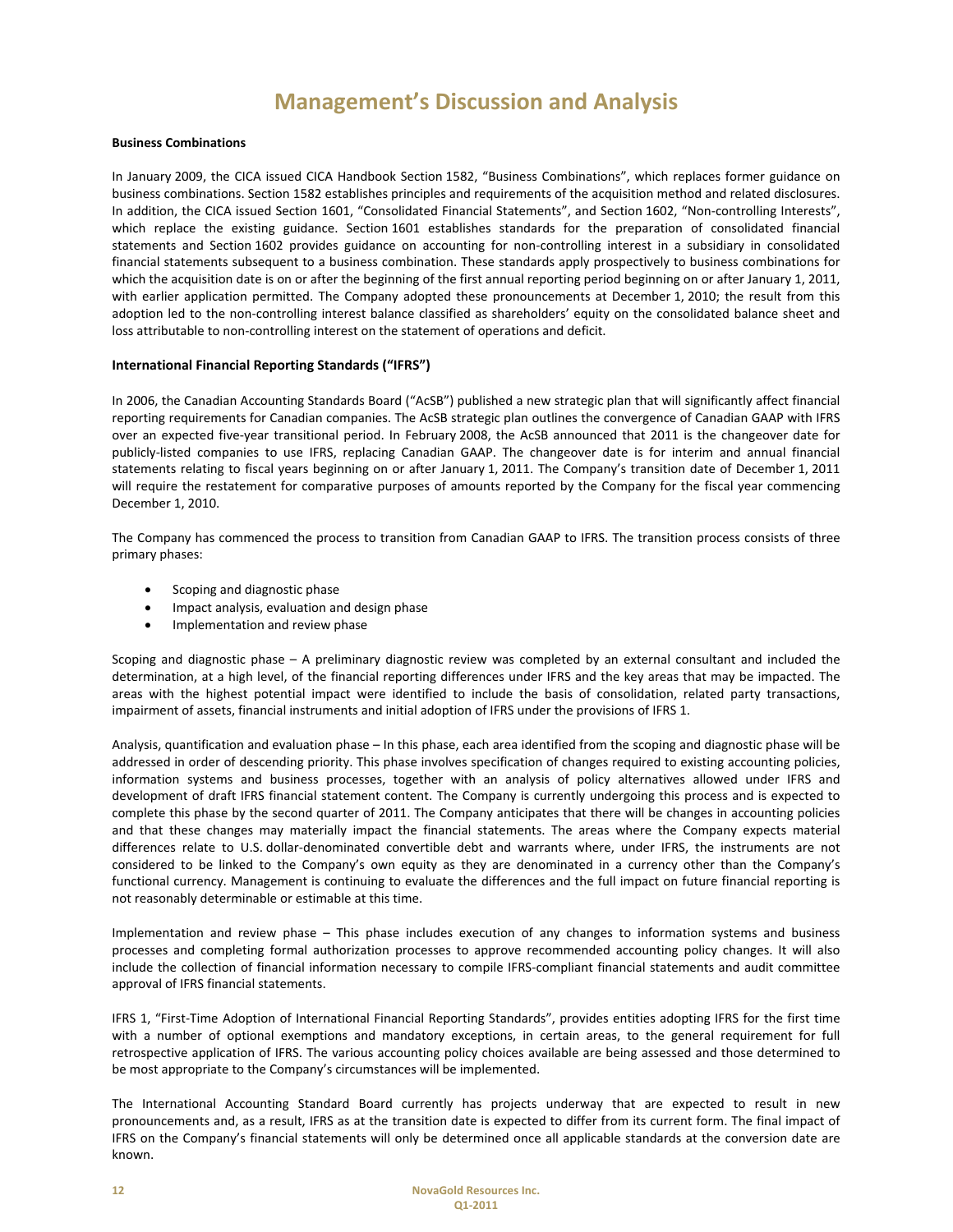# **Critical accounting estimates**

The most critical accounting estimates upon which the Company's financial status depends are those requiring estimates of the recoverability of its capitalized mineral property expenditures and intangible assets, impairment of long‐lived assets and the amount of future reclamation obligations.

### **Mineral properties and development costs**

The Company expenses mineral property exploration expenditures when incurred. When it has been established that a mineral deposit is commercially mineable and an economic analysis has been completed, the costs subsequently incurred to develop a mine on the property prior to the start of mining operations are capitalized and will be amortized against future production following commencement of commercial production, or written off if the property is sold, allowed to lapse or abandoned. The Rock Creek project was impaired during the year ended November 30, 2010 and an impairment loss was proportionately allocated to mineral properties and development costs. There can be no assurances that the subsequent decision to sell or reclaim the project would result in a material gain on sale or accrual of closure costs, which would be incurred when a decision is made.

The acquisition of title to mineral properties is a complicated and uncertain process. The Company has taken steps, in accordance with industry standards, to verify title to mineral properties in which it has an interest. Although the Company has made efforts to ensure that legal title to its properties is properly recorded in the name of the Company, there can be no assurance that such title will ultimately be secured.

### **Reclamation costs**

The amounts recorded for reclamation costs are estimates based on independent third party engineering studies and the Company's assessment of the work that is anticipated to remediate old mine workings of the Company's Nome Gold site, exploration and road remediation at the Galore Creek project, and the Rock Creek mine site. An asset retirement obligation ("ARO") is recognized initially at fair value with a corresponding increase in the related asset. The ARO is accreted to full value over time through periodic charges to operations. The Galore Creek reclamation obligation has not been discounted due to the uncertainty of timing of when the costs will be incurred. Actual costs incurred during reclamation and the timing of when the costs will be incurred could be materially different from these estimates.

## **Risk factors**

The Company and its future business, operations and financial condition are subject to various risks and uncertainties due to the nature of its business and the present stage of exploration and development of its mineral properties. Certain of these risks and uncertainties are set out below and under the heading "Risk factors" in NovaGold's Annual Information Form for the year ended November 30, 2010 available on SEDAR at www.sedar.com and EDGAR at www.sec.gov.

## Ability to continue exploration activities and any future development activities, and to continue as a going concern, will depend in part on the ability to commence production and generate material revenues or to obtain suitable financing

NovaGold has limited financial resources. The Company intends to fund its plan of operations from working capital, the proceeds of financings and revenue from land and gravel sales. In the future, the Company's ability to continue its exploration and development activities, if any, will depend in part on the Company's ability to obtain suitable financing.

There can be no assurance that the Company will commence production at any of its mineral properties, generate sufficient revenues to meet its obligations as they become due or obtain necessary financing on acceptable terms, if at all. The Company's failure to meet its ongoing obligations on a timely basis could result in the loss or substantial dilution of the Company's interests (as existing or as proposed to be acquired) in its properties. In addition, should the Company incur significant losses in future periods, it may be unable to continue as a going concern, and realization of assets and settlement of liabilities in other than the normal course of business may be at amounts materially different than the Company's estimates.

### **Exploration and development**

Mineral exploration and development involves a high degree of risk and few properties that are explored are ultimately developed into producing mines. The Company has only defined or delineated reserves at its Donlin Creek projects and none of its properties are currently under development. The future development of any properties found to be economically feasible will require obtaining permits, financing and construction. The Company is subject to all the risks associated with establishing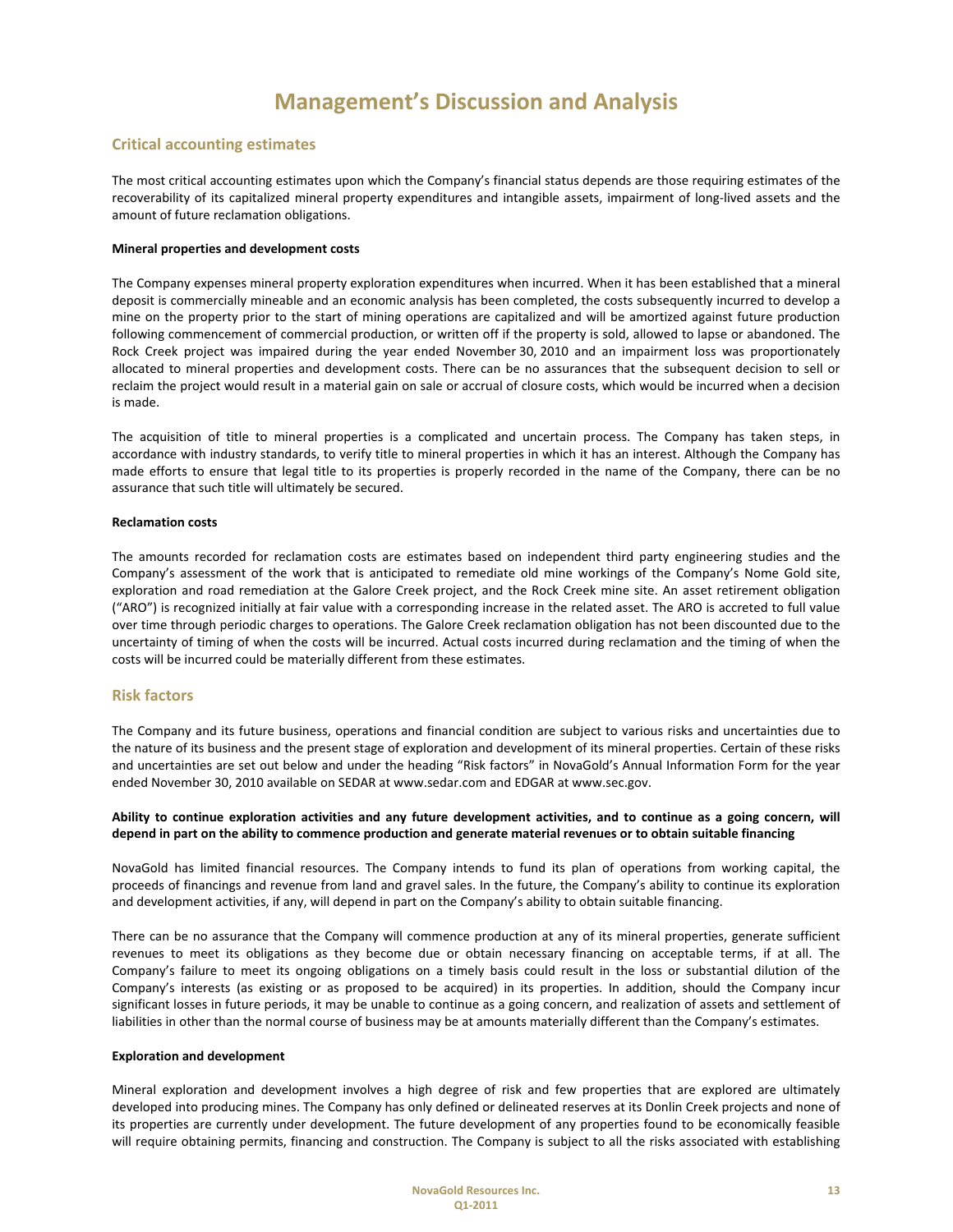new mining operations. In addition, there is no assurance that the Company's mineral exploration activities will result in any discoveries of new bodies of ore. There is also no assurance that if further mineralization is discovered that the ore body would be economical for commercial production. Discovery of mineral deposits is dependent upon a number of factors and significantly influenced by the technical skill of the exploration personnel involved. The commercial viability of a mineral deposit is also dependent upon a number of factors that are beyond the Company's control. Some of these factors are the attributes of the deposit, commodity prices, government policies and regulation and environmental protection.

### **Environmental laws and regulations**

All of the Company's exploration and production activities in Canada and the United States are subject to regulation by governmental agencies under various environmental laws. To the extent that the Company conducts exploration activities or undertakes new mining activities in other foreign countries, the Company will also be subject to environmental laws and regulations in those jurisdictions. These laws address emissions into the air, discharges into water, management of waste, management of hazardous substances, protection of natural resources, antiquities and endangered species, and reclamation of lands disturbed by mining operations. Environmental legislation in many countries is evolving and the trend has been toward stricter standards and enforcement, increased fines and penalties for non-compliance, more stringent environmental assessments of proposed projects and increasing responsibility for companies and their officers, directors and employees. Compliance with environmental laws and regulations may require significant capital outlays on behalf of the Company and may cause material changes or delays in the Company's intended activities. There can be no assurance that future changes in environmental regulations will not adversely affect the Company's business, and it is possible that future changes in these laws or regulations could have a significant adverse impact on some portion of the Company's business, causing the Company to re‐ evaluate those activities at that time.

In February and March, 2011, the Company's wholly‐owned subsidiary AGC received a total of 3 citations and orders from the Mine Safety Health Administration ("MSHA") alleging certain violations of U.S. Federal mine safety laws under the Federal Mine Safety and Health Act of 1977 (the "Mine Safety Act") at the Rock Creek project. MSHA issued a 104(a) citation to AGC on February 25, 2011, for an alleged minor paperwork violation for failing to include a required paragraph in a report. The proposed penalty for this minor alleged violation is \$100. MSHA issued two 104(a) citations to AGC on March 10, 2011 for AGC's alleged failure to post adequate warning signs and to conduct gas, mist, and dust surveys for an area of the mine. No penalty has yet been assessed for these violations; however, the estimated amount is between \$800 to \$5,800. AGC intends to contest these citations, and has requested a conference with MSHA to discuss these citations further. Citations under Section 104(a) are issued for situations in which the MHSA inspector determines that the operator has violated the Mining Act or any mandatory health or safety standard, rule, order or regulations promulgated pursuant to the Act.

### **Reserve and resource estimates**

There is a degree of uncertainty attributable to the calculation of reserves and resources and the corresponding grades. Reserve and resource estimates are dependent partially on statistical inferences drawn from drilling, sampling and other data. Reserve and resource figures set forth by the Company are estimates, and there is no certainty that the mineral deposits would yield the production of metals indicated by reserve and resource estimates. Declines in the market price for metals may adversely affect the economics of a deposit and may require the Company to reduce its reserve and resource estimates. As defined by the Canadian Institute of Mining, Metallurgy and Petroleum (CIM) and included by reference in National Instrument 43‐101, NovaGold records Proven and Probable Reserves at its projects upon completion of a pre‐feasibility or feasibility level study that demonstrates the economics of developing the mineral deposit. This policy is generally adopted by Canadian mining companies, but differs from the United States policy of recognizing Proven and Probable Reserves once the majority of major development permits have been received.

### **Price volatility – gold, copper and other metals**

The market price for gold, copper and other metals is volatile and cannot be controlled. There is no assurance that if commercial quantities of gold, copper and other metals are discovered, a profitable market may exist or continue to exist for a production decision to be made or for the ultimate sale of the metals. As the Company is currently not in production, no sensitivity analysis for price changes has been provided or carried out.

## Electrum Strategic Resources LLC is the Company's majority shareholder and has the ability to significant influence the **Company.**

Through its existing shareholding in the Company and the rights it holds to acquire addition Common Shares, Electrum Strategic Resources LLC ("Electrum") has the ability to exercise voting power to significant influence in determining the outcome of any corporate transaction or other matter submitted to the shareholders for approval, including mergers, consolidations and the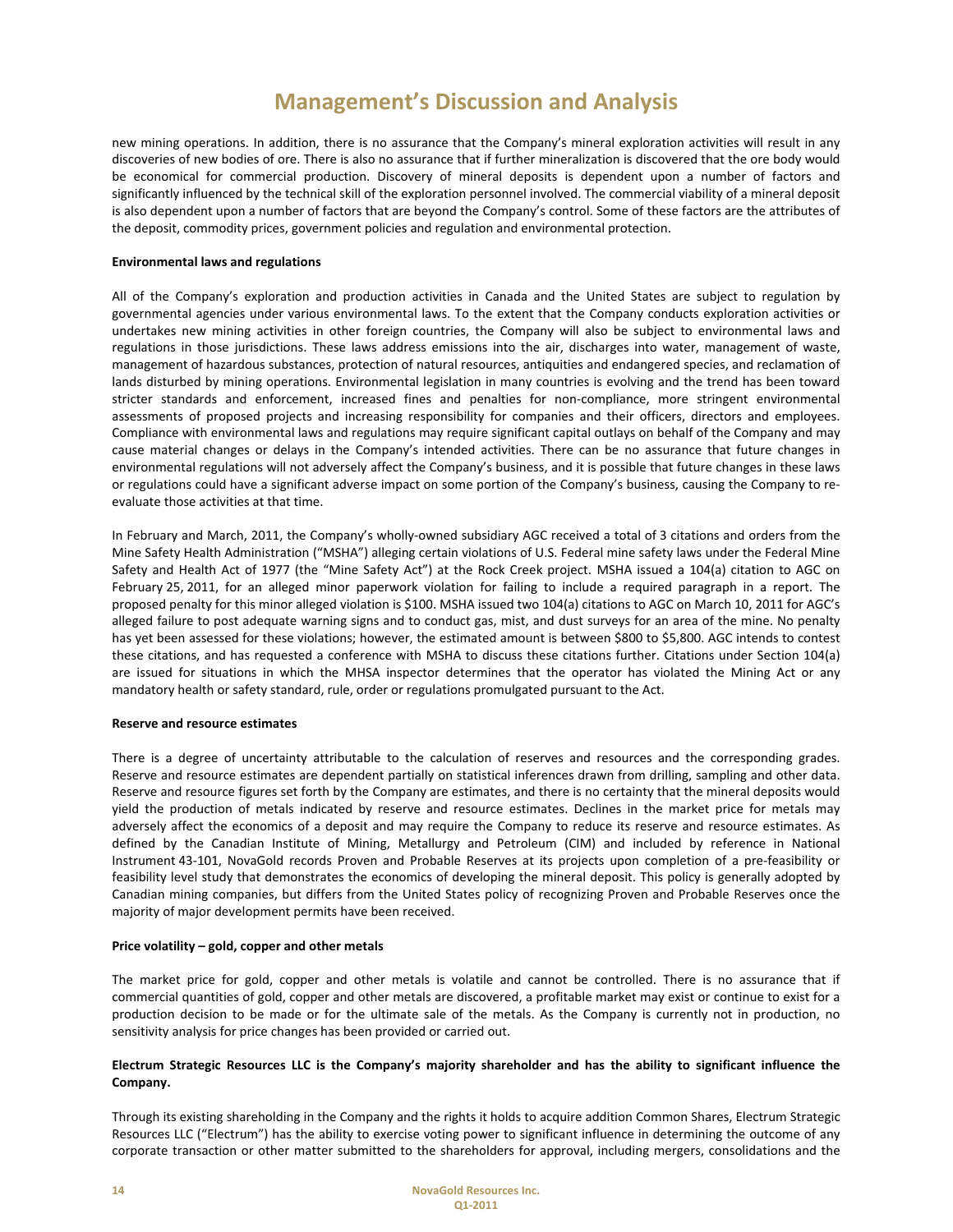sale of all or substantially all of the Company's assets and other significant corporate actions. Unless full participation of all shareholders takes place in such shareholder meetings, Electrum may be able to approve such matters itself. Without the consent of Electrum, the Company could be prevented from entering into transactions that are otherwise beneficial to the Company. The interests of Electrum may differ from the interests of the Company's other shareholders.

### **Legal proceedings**

On July 15, 2009, two claims were filed in the United States District Court for the District of Alaska against NovaGold, AGC and other parties arising out of an accident on July 19, 2007, where two employees of a contractor were killed in a construction‐ related accident at the Company's Rock Creek project. The claims are seeking wrongful death damages in excess of US\$2.5 million. The Company and AGC filed an answer to the complaint denying all allegations and asserting certain affirmative defenses. The Company and AGC have disputed these claims and believe they have substantial and meritorious legal and factual defenses, which they intend to pursue vigorously. Indeed, the claims against AGC had been dismissed by agreement without payment of any money. However, there can be no assurance that these proceedings will be resolved in favor of NovaGold.

### **Increased Regulatory Compliance Costs Relating to Dodd‐Frank**

In July 2010, the "Dodd‐Frank Wall Street Reform and Consumer Protection Act" ("Dodd‐Frank Act") was enacted, representing an overhaul of the framework for regulation of U.S. financial markets. The Dodd-Frank Act calls for various regulatory agencies, including the U.S. Securities and Exchange Commission ("SEC") and the Commodities Futures Trading Commission, to establish regulations for implementation of many of the provisions of the Dodd‐Frank Act, and the Company anticipates that these new regulations will provide additional clarity regarding the extent of the impact of this legislation on NovaGold. The Dodd‐Frank Act also requires companies in the mining industry to disclose in their periodic reports filed with the SEC substantial additional information about safety issues relating to their mining operations. The Company may also incur additional costs associated with the Company's compliance with the new regulations and anticipated additional reporting and disclosure obligations. While the Company is not able to assess the full impact of the Dodd‐Frank Act until all the implementing regulations have been adopted, based on the information available to the Company at this time, the Company does not believe provisions of the regulations implementing the Dodd‐Frank Act will have a material adverse effect on the Company's financial position, results of operations or cash flows.

### **Cautionary notes**

### **Forward‐looking statements**

*This Management's Discussion and Analysis contains certain forward‐looking statements concerning anticipated developments* in NovaGold's operations in future periods. Forward-looking statements are frequently, but not always, identified by words such *as "expects", "anticipates", "believes", "intends", "estimates", "potential", "possible" and similar expressions, or statements* that events, conditions or results "will", "may", "could" or "should" occur or be achieved. These forward-looking statements are set forth principally under the heading "Outlook" and elsewhere in the Management's Discussion and Analysis and may include statements regarding perceived merit of properties; ability to commence, or in the case of Rock Creek, seek shareholder value *from its properties; exploration results and budgets; mineral reserve and resource estimates; work programs; capital* expenditures; timelines; strategic plans; the completion of transactions; market price of precious and base metals; possible outcome or merits of litigation; or other statements that are not statements of fact. Forward-looking statements are statements about the future and are inherently uncertain, and actual achievements of NovaGold may differ materially from those reflected in the forward-looking statements due to a variety of risks, uncertainties and other factors. NovaGold's forward-looking statements are based on the beliefs, expectations and opinions of management on the date the statements are made, and NovaGold does not assume any obligation to update forward-looking statements if circumstances or management's beliefs, expectations or opinions should change except as required by law. For the reasons set forth above, investors should not place undue reliance on forward-looking statements. Important factors that could cause actual results to differ materially from NovaGold's expectations include uncertainties involved in disputes and litigation; fluctuations in gold, copper and other commodity prices and currency exchange rates; uncertainties relating to interpretation of drill results and the geology, continuity and grade of mineral deposits; uncertainty of estimates of capital and operating costs, recovery rates, production estimates and estimated economic return; the need for cooperation of Barrick and Teck to advance the Donlin Creek and Galore Creek projects, respectively; the need for cooperation of government agencies and native groups in the exploration and development of properties and the issuance of required permits; the need to obtain additional financing to develop properties and uncertainty as to the availability and terms of future financing; the possibility of delay in exploration or development programs or in construction projects and uncertainty of meeting anticipated program milestones; uncertainty as to timely availability of permits and other governmental approvals; and other risks and uncertainties disclosed here in under the heading "Risk Factors" and in NovaGold's Annual Information Form for the year ended November 30, 2010, filed with the Canadian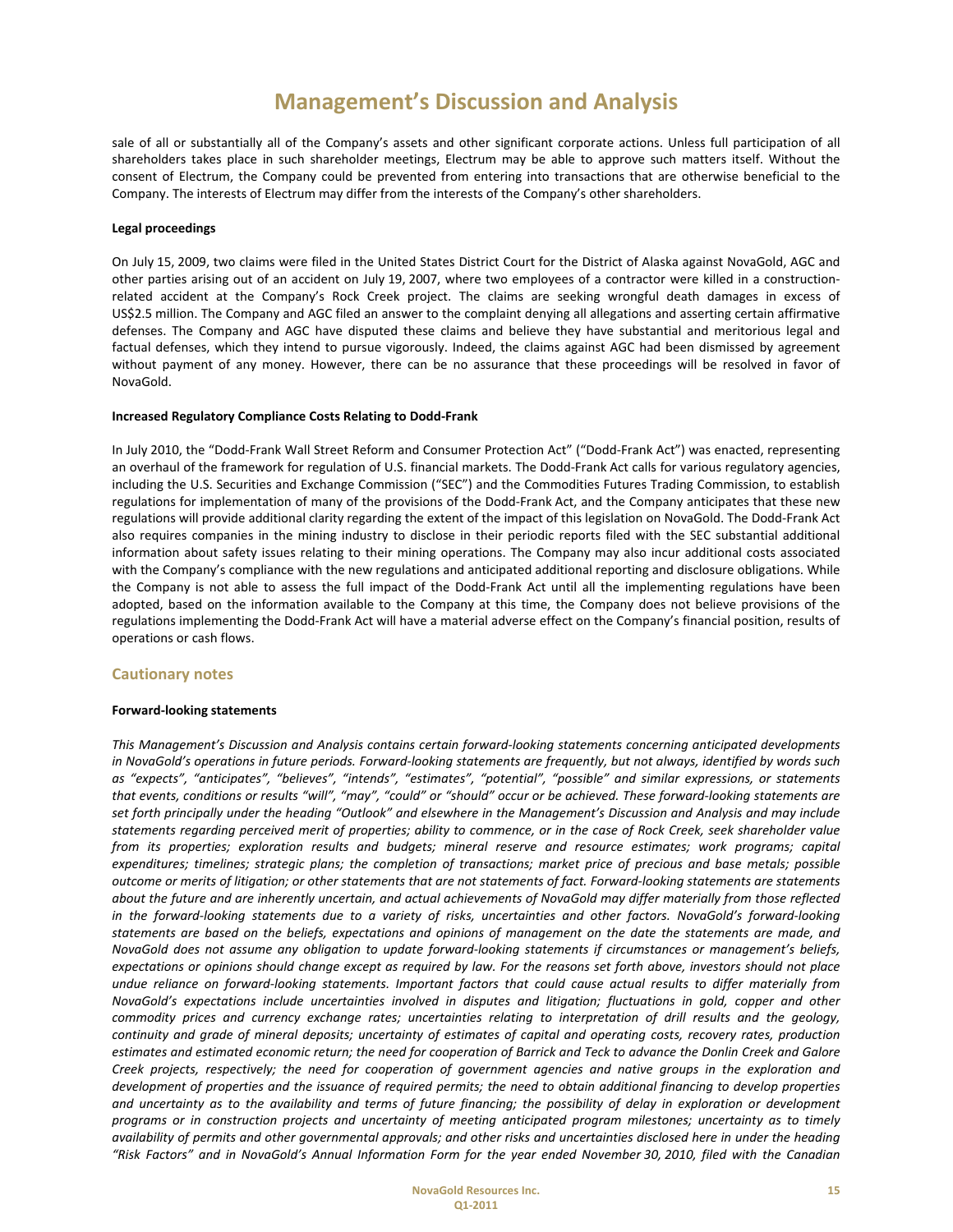securities regulatory authorities, NovaGold's annual report on Form 40-F filed with the United States Securities and Exchange Commission (the "SEC"), and other information released by NovaGold and filed with the appropriate requlatory agencies.

### **Reserve and resource estimates**

This Management's Discussion and Analysis and other information released by NovaGold uses the terms "resources", "measured resources", "indicated resources" and "inferred resources". United States investors are advised that, while such terms are recognized and required by Canadian securities laws, the SEC does not recognize them. Under United States standards, mineralization may not be classified as a "reserve" unless the determination has been made that the mineralization could be economically and legally produced or extracted at the time the reserve determination is made. Mineral resources that are not mineral reserves do not have demonstrated economic viability. United States investors are cautioned not to assume that all or any part of measured or indicated resources will ever be converted into reserves. Inferred resources are in addition to measured and indicated resources. Further, inferred resources have a great amount of uncertainty as to their existence and as to whether they can be mined legally or economically. It cannot be assumed that all or any part of the inferred resources will ever be upgraded to a higher category. Therefore, United States investors are also cautioned not to assume that all or any part of the inferred resources exist, or that they can be mined legally or economically. National Instrument 43-101 Standards of Disclosure for Mineral Projects ("NI 43-101") is a rule developed by the Canadian Securities Administrators, which established standards for all public disclosure an issuer makes of scientific and technical information concerning mineral projects. Unless otherwise indicated, all reserve and resource estimates contained in this Management's Discussion and Analysis and in press releases by the Company in the past and in the future, have been or will be prepared in accordance with NI 43-101 and the Canadian Institute of Mining, Metallurgy and Petroleum Classification System. The requirements of NI 43-101 are not the same as those of the SEC, and reserves reported by NovaGold in compliance with NI 43-101 may not qualify as reserves under the SEC's *standards.*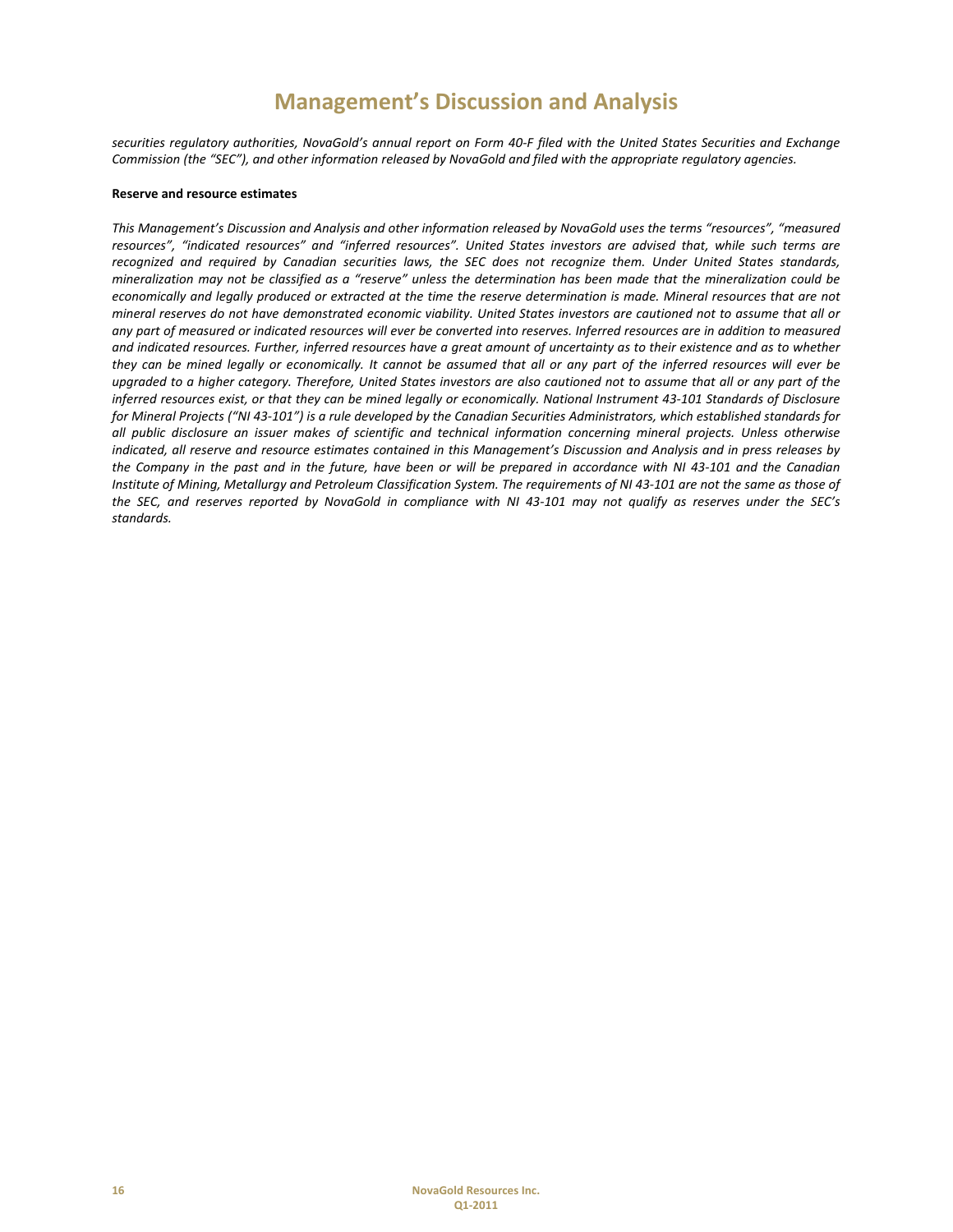| in thousands of Canadian dollars                          |                   |            |  |
|-----------------------------------------------------------|-------------------|------------|--|
|                                                           | November 30, 2010 |            |  |
|                                                           | \$                | \$.        |  |
| <b>Assets</b>                                             |                   |            |  |
| <b>Current assets</b>                                     |                   |            |  |
| Cash and cash equivalents                                 | 129,284           | 151,723    |  |
| Accounts receivable                                       | 832               | 1,037      |  |
| Inventories (note 4)                                      | 8,110             | 8,120      |  |
| Deposits and prepaid amounts                              | 2,175             | 1,938      |  |
| Deferred charges                                          | 950               |            |  |
|                                                           | 141,351           | 162,818    |  |
|                                                           |                   |            |  |
| <b>Accounts receivable</b>                                | 134               | 142        |  |
| Land                                                      | 1,876             | 1,876      |  |
| Property, plant and equipment (note 5)                    | 346,855           | 346,777    |  |
| Mineral properties, rights and development costs (note 6) | 213,812           | 266,408    |  |
| Investments (note 7)                                      | 9,843             | 7,362      |  |
| <b>Investment tax credits</b>                             | 3,271             | 3,271      |  |
| <b>Reclamation deposits</b>                               | 12,708            | 13,086     |  |
|                                                           | 729,850           | 801,740    |  |
| <b>Liabilities</b>                                        |                   |            |  |
| <b>Current liabilities</b>                                |                   |            |  |
| Accounts payable and accrued liabilities                  | 9,717             | 9,654      |  |
| Current portion of asset retirement obligations           | 7,890             | 7,890      |  |
| Current portion of capital lease obligation               | 698               | 698        |  |
| Notes payable                                             | 10,983            | 12,245     |  |
|                                                           | 29,288            | 30,487     |  |
| Long-term liabilities                                     |                   |            |  |
| Promissory note (note 7(b))                               | 60,424            | 63,034     |  |
| Convertible notes (note 8)                                | 59,907            | 61,882     |  |
| Capital lease obligations                                 | 198               | 369        |  |
| Asset retirement obligations                              | 15,967            | 15,967     |  |
| Future income taxes                                       | 96                | 7,193      |  |
| <b>Other liabilities</b>                                  | 189               | 11,594     |  |
|                                                           | 166,069           | 190,526    |  |
|                                                           |                   |            |  |
| Shareholders' equity                                      |                   |            |  |
| Share capital (note 9)                                    | 1,092,669         | 1,077,219  |  |
| Equity component of convertible notes (note 8)            | 43,352            | 43,352     |  |
| Contributed surplus                                       | 8,629             | 8,629      |  |
| Stock-based compensation (note 9)                         | 33,564            | 30,589     |  |
| Warrants (note 9)                                         | 24,391            | 28,488     |  |
| Deficit                                                   | (927, 258)        | (875, 807) |  |
| Accumulated other comprehensive income                    | 2,746             | 1,452      |  |
| Non-controlling interest (note 3)                         | 285,688           | 297,292    |  |
|                                                           | 563,781           | 611,214    |  |
|                                                           | 729,850           | 801,740    |  |
| Nature of operations (note 1)                             |                   |            |  |
| Commitments and contingencies (note 12)                   |                   |            |  |

# **Consolidated Balance Sheets – Unaudited**

(See accompanying notes to consolidated financial statements)

/s/ Rick Van Nieuwenhuyse, Director */s/ James Philip, Director /s/ James Philip, Director* **Approved by the Board of Directors**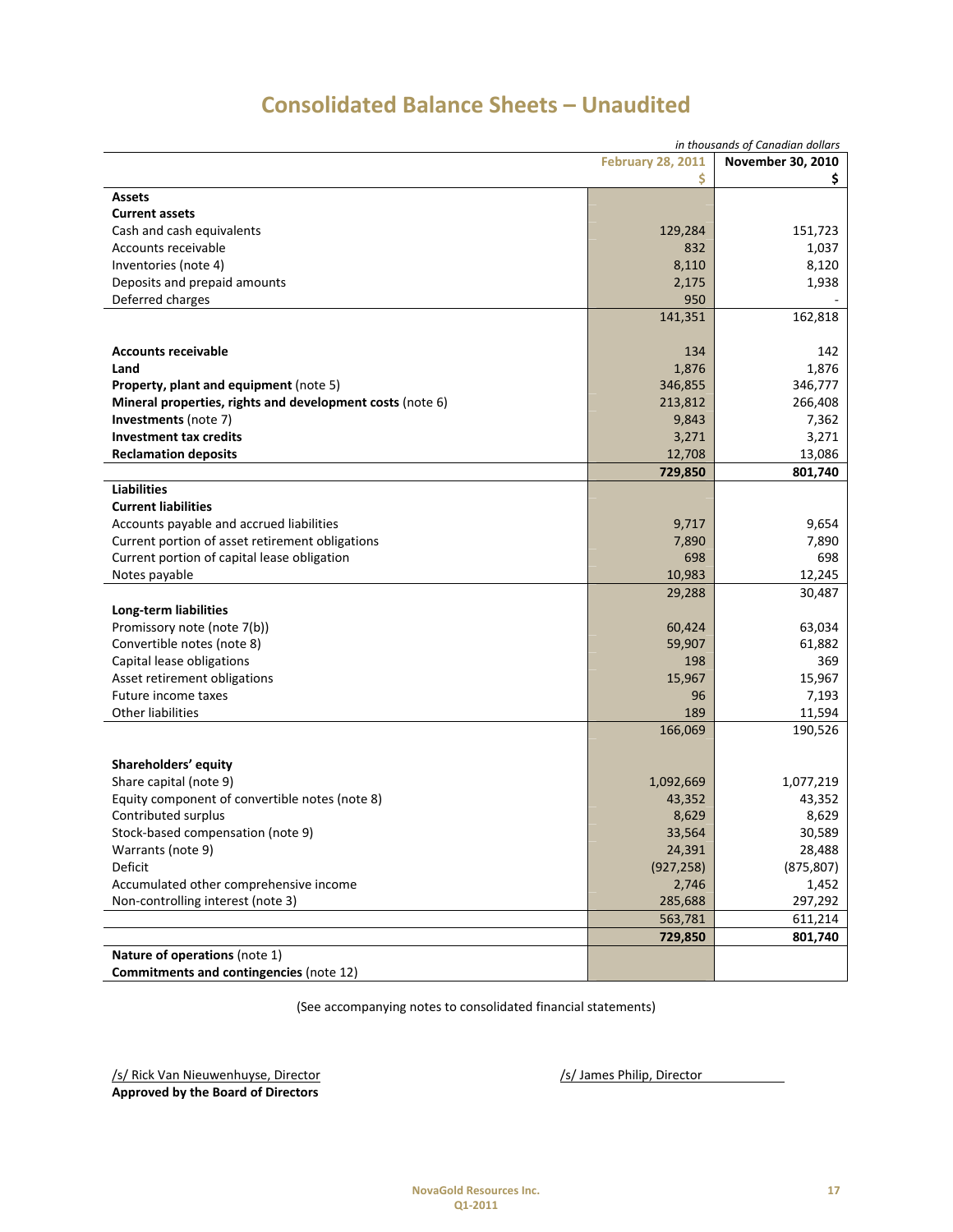# **Consolidated Statements of Operations and Deficit – Unaudited**

| in thousands of Canadian dollars,<br>except for per share and share amounts |                          |                          |  |
|-----------------------------------------------------------------------------|--------------------------|--------------------------|--|
| Three months ended<br>Three months ended                                    |                          |                          |  |
|                                                                             | <b>February 28, 2011</b> | <b>February 28, 2010</b> |  |
|                                                                             | \$                       | \$                       |  |
| Revenue                                                                     |                          |                          |  |
| Land, gravel, gold and other revenue                                        | 16                       | 26                       |  |
| Interest income                                                             | 137                      | 85                       |  |
|                                                                             | 153                      | 111                      |  |
| <b>Cost of sales</b>                                                        | 50                       | 40                       |  |
|                                                                             | 103                      | 71                       |  |
| <b>Expenses and other items</b>                                             |                          |                          |  |
| Corporate development and communication                                     | 108                      | 217                      |  |
| Equity loss (note 7)                                                        | 4,621                    | 2,487                    |  |
| Foreign exchange (gain) loss                                                | (993)                    | 121                      |  |
| General and administrative                                                  | 822                      | 858                      |  |
| Interest and accretion                                                      | 3,732                    | 3,661                    |  |
| Mineral property expense                                                    | 2,568                    | 219                      |  |
| Professional fees                                                           | 333                      | 733                      |  |
| Project care and maintenance                                                | 5,046                    | 7,876                    |  |
| <b>Salaries</b>                                                             | 2,469                    | 1,275                    |  |
| Salaries - stock-based compensation (note 9 (c) and (d))                    | 3,538                    | 2,091                    |  |
| Total expenses                                                              | 22,244                   | 19,538                   |  |
| Loss before other items                                                     | (22, 141)                | (19, 467)                |  |
|                                                                             |                          |                          |  |
| <b>Other items</b>                                                          |                          |                          |  |
| Asset impairment – power transmission rights (note 6)                       | 52,668                   |                          |  |
|                                                                             | 52,668                   |                          |  |
| Loss for the period before income taxes                                     | (74, 809)                | (19, 467)                |  |
| Future income tax recovery - power transmission rights (note 6)             | (9, 722)                 |                          |  |
| Future income tax expense (recovery)                                        | 2,269                    | (55)                     |  |
| Loss for the period                                                         | (67, 356)                | (19, 412)                |  |
| Attributable to the shareholders of the Company                             | (51, 451)                | (18, 717)                |  |
| Attributable to non-controlling interest                                    |                          |                          |  |
| Power transmission rights (note 3 and 6)                                    | (13, 779)                |                          |  |
| Operating expenses (note 3)                                                 | (2, 126)                 | (695)                    |  |
|                                                                             | (67, 356)                | (19, 412)                |  |
| Loss for the period - attributable to the shareholders of the Company       | (51, 451)                | (18, 717)                |  |
| Deficit - beginning of period                                               | (875, 807)               | (672, 258)               |  |
| Deficit – end of period                                                     | (927, 258)               | (690, 975)               |  |
| Loss per share - attributable to the shareholders of the Company            |                          |                          |  |
| Basic and diluted                                                           | (0.22)                   | (0.10)                   |  |
| Weighted average number of shares (thousands)                               | 232,084                  | 187,867                  |  |

(See accompanying notes to consolidated financial statements)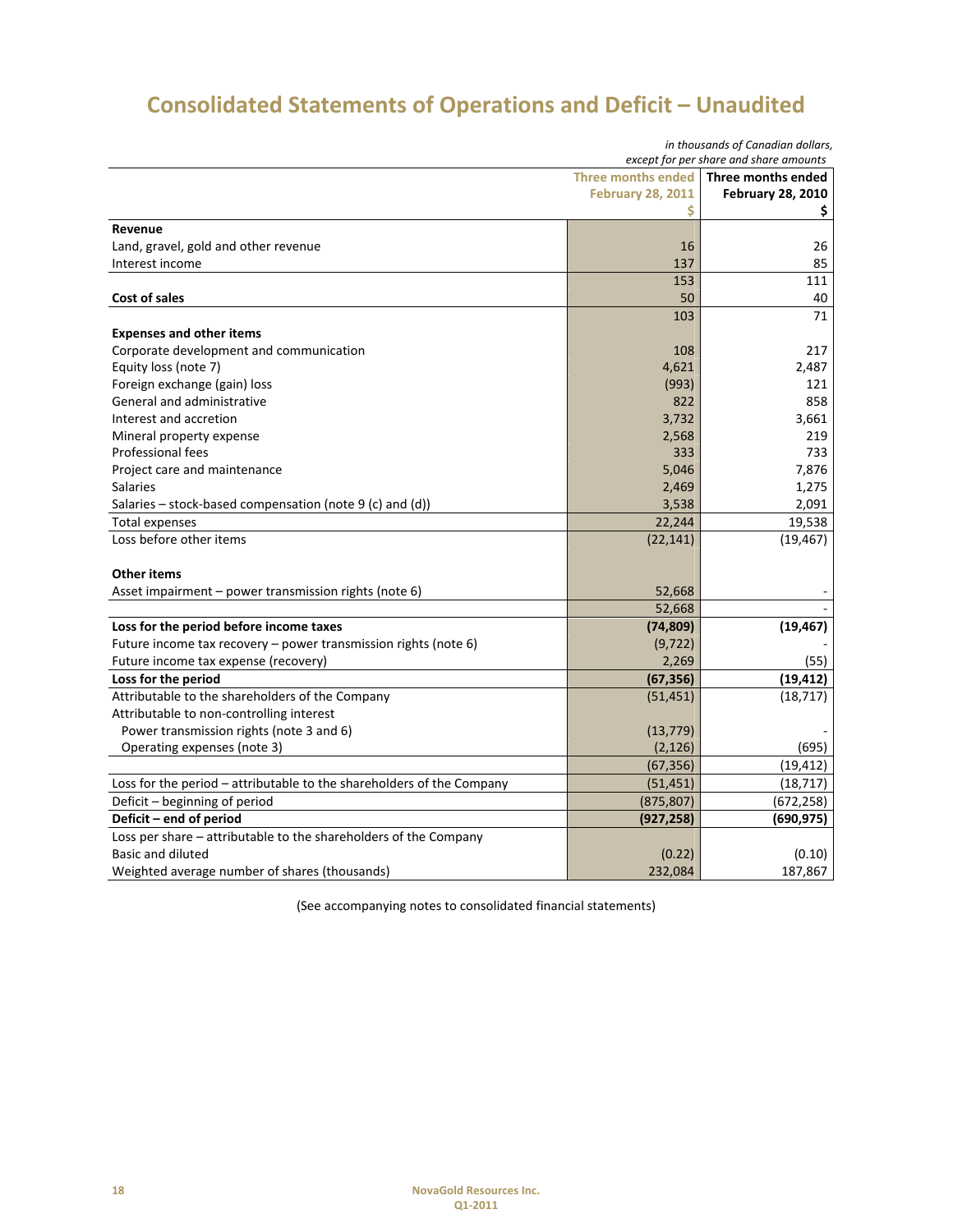# **Consolidated Statements of Comprehensive Loss – Unaudited**

|                                                           | in thousands of Canadian dollars |                          |  |
|-----------------------------------------------------------|----------------------------------|--------------------------|--|
|                                                           | Three months ended               |                          |  |
|                                                           | <b>February 28, 2011</b>         | <b>February 28, 2010</b> |  |
|                                                           |                                  |                          |  |
| Net loss for the period before other comprehensive income | (67, 356)                        | (19, 412)                |  |
| Unrealized gain (loss) on available-for-sale investments  | 1,650                            | (231)                    |  |
| Future income tax (expense) recovery                      | (356)                            | 90                       |  |
| <b>Comprehensive loss</b>                                 | (66, 062)                        | (19, 553)                |  |
| Attributable to the shareholders of the Company           | (50, 157)                        | (18, 858)                |  |
| Attributable to the non-controlling interest (note 3)     | (15,905)                         | (695)                    |  |
|                                                           | (66,062)                         | (19, 553)                |  |

# **Consolidated Statements of Changes in Shareholders' Equity – Unaudited**

| in thousands of Canadian dollars                                      |                          |                   |  |
|-----------------------------------------------------------------------|--------------------------|-------------------|--|
| <b>Three months ended</b><br>Year ended                               |                          |                   |  |
|                                                                       | <b>February 28, 2011</b> | November 30, 2010 |  |
|                                                                       | S                        | S.                |  |
| Share capital                                                         |                          |                   |  |
| Balance - beginning of period                                         | 1,077,219                | 878,086           |  |
| Issued pursuant to private placement net of share issue costs         |                          | 179,000           |  |
| Issued pursuant to stock options exercised                            | 661                      | 3,991             |  |
| Issued pursuant to warrants exercised                                 | 14,789                   | 9,549             |  |
| Issued pursuant to performance share units vested                     |                          | 1,426             |  |
| Issued pursuant to property acquisition                               |                          | 5,167             |  |
| Balance – end of period                                               | 1,092,669                | 1,077,219         |  |
| <b>Equity component of convertible notes</b>                          |                          |                   |  |
| Balance – beginning of period                                         | 43,352                   | 43,352            |  |
| Balance - end of period                                               | 43,352                   | 43,352            |  |
| <b>Contributed surplus</b>                                            |                          |                   |  |
| Balance - beginning of period                                         | 8,629                    | 9,994             |  |
| Excess value over fair value of performance share unit (note 10 (c))  |                          | (1, 365)          |  |
| Balance – end of period                                               | 8,629                    | 8,629             |  |
| <b>Stock-based compensation</b>                                       |                          |                   |  |
| Balance - beginning of period                                         | 30,589                   | 31,838            |  |
| Stock option vesting                                                  | 3,068                    | 3,738             |  |
| Performance share unit vesting                                        | 474                      | 1,352             |  |
| Director share unit grants                                            | 33                       | 101               |  |
| Transfer to share capital on exercise of stock options                | (600)                    | (3,991)           |  |
| Transfer to share capital on issuance of performance share units      |                          | (2, 449)          |  |
| Balance – end of period                                               | 33,564                   | 30,589            |  |
| <b>Warrants</b>                                                       |                          |                   |  |
| Balance – beginning of period                                         | 28,488                   | 31,065            |  |
| Fair value of warrant exercises                                       | (4,097)                  | (2, 577)          |  |
| Balance - end of period                                               | 24,391                   | 28,488            |  |
| <b>Deficit</b>                                                        |                          |                   |  |
| Balance - beginning of period                                         | (875, 807)               | (672, 258)        |  |
| Loss for the period – attributable to the shareholders of the Company | (51, 451)                | (203, 549)        |  |
| Balance - end of period                                               | (927, 258)               | (875, 807)        |  |
| Accumulated other comprehensive income                                |                          |                   |  |
| Balance - beginning of period                                         | 1,452                    | 495               |  |
| Unrealized gains on available-for-sale investments                    | 1,650                    | 994               |  |
| Future income taxes on unrealized gains                               | (356)                    | (37)              |  |
| Balance – end of period                                               | 2,746                    | 1,452             |  |
| Total shareholders' equity                                            | 276,490                  | 313,922           |  |
| Non-controlling interest (note 3)                                     |                          |                   |  |
| Balance - beginning of period                                         | 297,292                  | 293,247           |  |
| Contributions by Teck Resources Limited                               | 4,301                    | 12,058            |  |
| Loss for the period - attributable to the non-controlling interest    | (15, 905)                | (8,013)           |  |
| Balance – end of period                                               | 285,688                  | 297,292           |  |
| <b>Total equity</b>                                                   | 563,781                  | 611,214           |  |

(See accompanying notes to consolidated financial statements)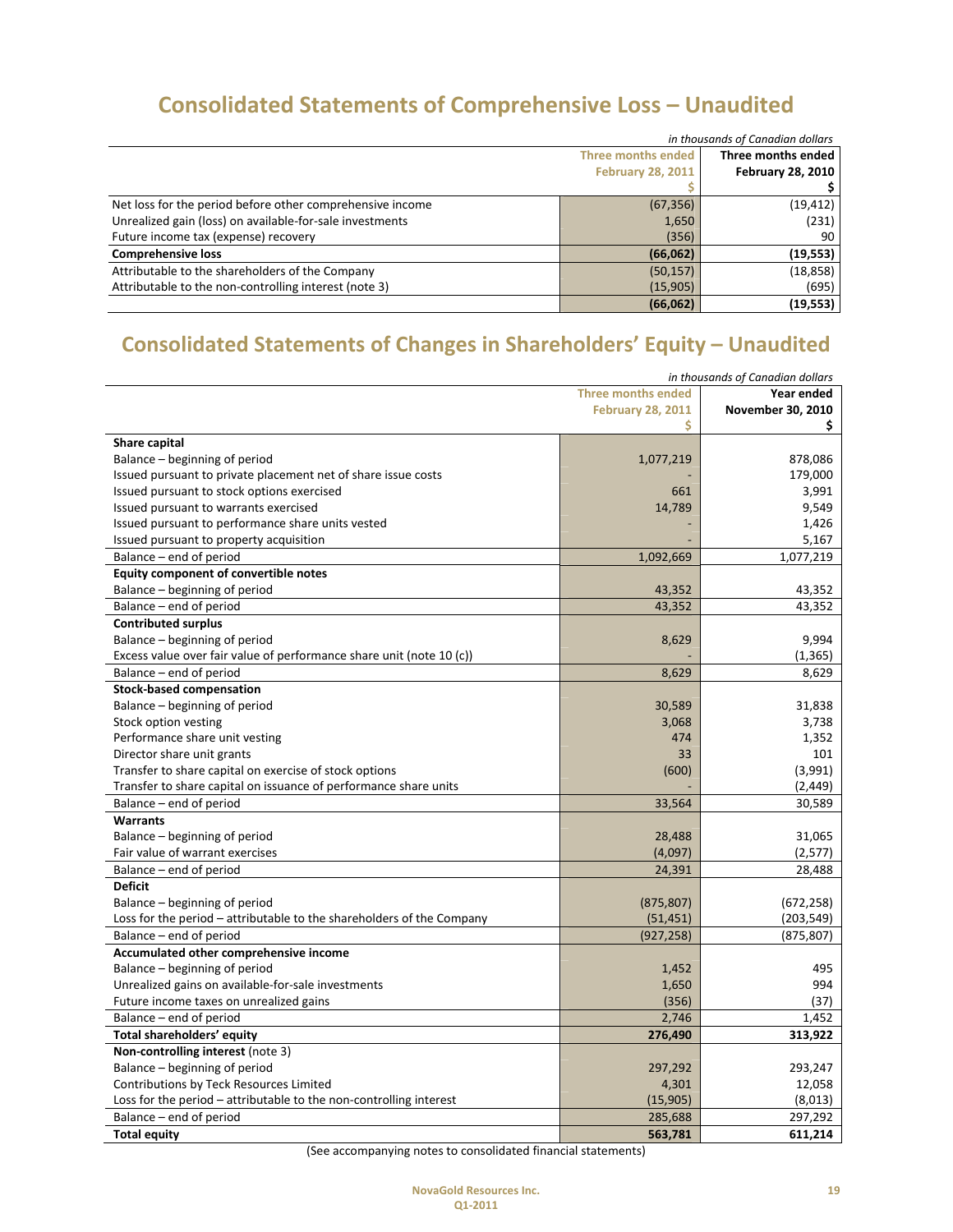| in thousands of Canadian dollars                                    |                           |                          |  |
|---------------------------------------------------------------------|---------------------------|--------------------------|--|
|                                                                     | <b>Three months ended</b> | Three months ended       |  |
|                                                                     | <b>February 28, 2011</b>  | <b>February 28, 2010</b> |  |
|                                                                     | Ś                         | \$.                      |  |
| Cash flows used in operating activities                             |                           |                          |  |
| Loss for the period                                                 | (67, 356)                 | (19, 412)                |  |
| Items not affecting cash                                            |                           |                          |  |
| Amortization                                                        | 41                        | 74                       |  |
| Asset impairment - power transmission rights (note 6)               |                           |                          |  |
| Impairment charge                                                   | 52,668                    |                          |  |
| Future income tax recovery                                          | (9, 722)                  |                          |  |
| <b>Equity loss</b>                                                  | 4,621                     | 2,487                    |  |
| Future income tax expense (recovery)                                | 2,269                     | (54)                     |  |
| Interest and accretion                                              | 3,732                     | 3,662                    |  |
| Mineral properties expense                                          | 36                        | 176                      |  |
| Stock-based compensation                                            | 3,538                     | 2,092                    |  |
| Unrealized foreign exchange gain                                    | (7, 751)                  | (90)                     |  |
| Net change in non-cash working capital                              |                           |                          |  |
| Increase in receivables, deposits and prepaid amounts, and deferred |                           |                          |  |
| charges                                                             | (982)                     | (145)                    |  |
| Decrease in inventories                                             | 10                        | 59                       |  |
| Decrease in accounts payable and accrued liabilities                | (1, 133)                  | (5, 116)                 |  |
|                                                                     | (20, 029)                 | (16, 267)                |  |
| Cash flows from financing activities                                |                           |                          |  |
| Proceeds from issuance of common shares - net                       | 60                        |                          |  |
| Proceeds from non-controlling interest                              | 4,301                     |                          |  |
| Proceeds from warrant exercise                                      | 10,693                    | 248                      |  |
| Payment of note payable                                             | (11, 921)                 |                          |  |
|                                                                     | 3,133                     | 248                      |  |
| Cash flows used in investing activities                             |                           |                          |  |
| Acquisition of property, plant and equipment                        | (32)                      | (163)                    |  |
| Expenditures on mineral properties and related deferred costs       | (72)                      | (559)                    |  |
| Decrease in accounts receivable                                     | 8                         |                          |  |
| <b>Investment in Donlin Creek</b>                                   | (5, 447)                  | (3,582)                  |  |
|                                                                     | (5, 543)                  | (4, 304)                 |  |
| Decrease in cash and cash equivalents during the period             | (22, 439)                 | (20, 323)                |  |
| Cash and cash equivalents - beginning of period                     | 151,723                   | 38,180                   |  |
| Cash and cash equivalents - end of period                           | 129,284                   | 17,857                   |  |
| Supplemental disclosure                                             |                           |                          |  |
| Interest received                                                   | 134                       | 85                       |  |
| Interest paid                                                       |                           | $\overline{7}$           |  |

(See accompanying notes to consolidated financial statements)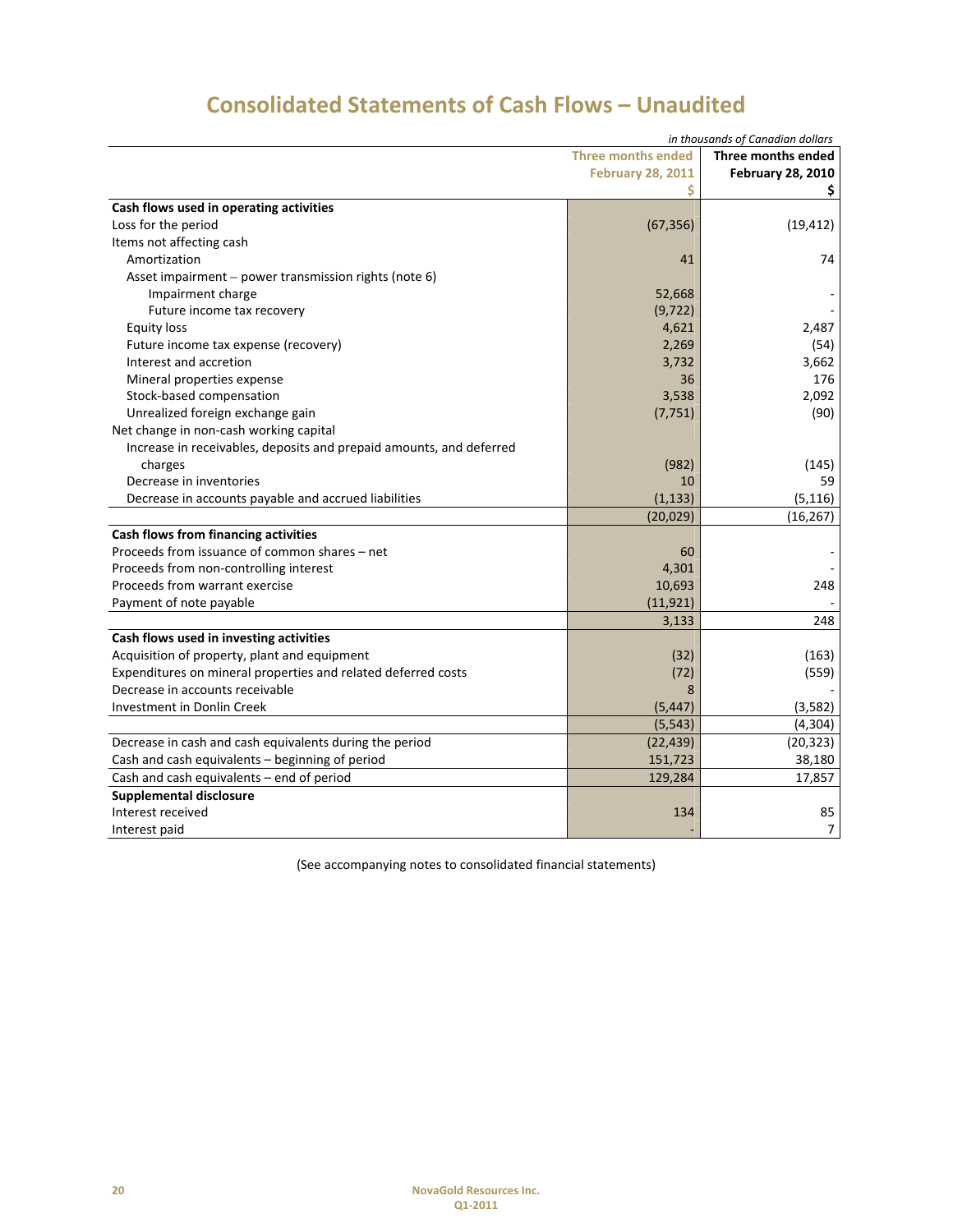## **1 Nature of operations**

NovaGold Resources Inc. ("NovaGold" or "the Company") is a precious metals company engaged in the exploration and development of mineral properties located primarily in Alaska, U.S.A. and British Columbia, Canada.

The Donlin Creek project in Alaska is held by a limited liability company owned equally by NovaGold and Barrick Gold U.S. Inc. ("Barrick"). The Galore Creek project is held by a partnership owned equally by NovaGold and Teck Resources Limited ("Teck").

# **2 Accounting policies**

### **Basis of presentation**

These consolidated financial statements have been prepared using accounting principles generally accepted in Canada ("Canadian GAAP") and include the accounts of NovaGold Resources Inc. and its subsidiaries, NovaGold Canada Inc., Alaska Gold Company ("AGC") and NovaGold Resources Alaska, Inc. All significant intercompany transactions are eliminated on consolidation. In addition, the Company consolidates variable interest entities for which it is determined to be the primary beneficiary.

As these unaudited interim consolidated financial statements do not contain all of the disclosures required by Canadian GAAP for complete financial statements, they should be read in conjunction with the notes to the Company's audited consolidated financial statements for the year ended November 30, 2010.

The accounting policies followed by the Company are set out in note 2 to the audited consolidated financial statements for the year ended November 30, 2010, and have been consistently followed in the preparation of these consolidated financial statements.

### **Business Combinations**

In January 2009, the CICA issued CICA Handbook Section 1582, "Business Combinations", which replaces former guidance on business combinations. Section 1582 establishes principles and requirements of the acquisition method and related disclosures. In addition, the CICA issued Section 1601, "Consolidated Financial Statements", and Section 1602, "Non-controlling Interests", which replace the existing guidance. Section 1601 establishes standards for the preparation of consolidated financial statements and Section 1602 provides guidance on accounting for non-controlling interest in a subsidiary in consolidated financial statements subsequent to a business combination. The Company has adopted these pronouncements at December 1, 2010; the result of this adoption led to the non-controlling interest balance being classified as shareholders' equity on the consolidated balance sheet and loss attributable to non‐controlling interest on the statement of operations and deficit.

### **3 Galore Creek Partnership**

The Company determined that the Galore Creek Partnership is a variable interest entity and consequently uses the principles of Accounting Guideline 15 ("AcG‐15") Consolidation of Variable Interest Entities to determine the accounting for its ownership interest. Management concluded that the Company is the primary beneficiary and consolidates the activities of the Galore Creek Partnership.

The Galore Creek Partnership was formed in May 2007, with Teck able to earn a 50% interest in the Galore Creek project by funding approximately \$520.0 million in project development costs. The Galore Creek Partnership funding arrangement was amended following the November 2007 decision to suspend construction activities at the project, and again in February 2009. Under the terms of the current agreement, Teck is funding all costs for the Galore Creek project up to approximately \$373.3 million, at which point the partners will share project costs on a 50/50 basis. At February 28, 2011, the Galore Creek Partnership had cash of \$1.5 million. Total cash contributions to date by Teck at February 28, 2011 were \$364.4 million and \$8.9 million remained to be contributed by Teck to earn its 50% interest. During the quarter ended February 28, 2011, Teck contributed \$4.3 million to the Galore Creek Partnership; its share of expenses was \$2.1 million and its share of impairment costs was \$13.8 million for a total of \$17.5 million.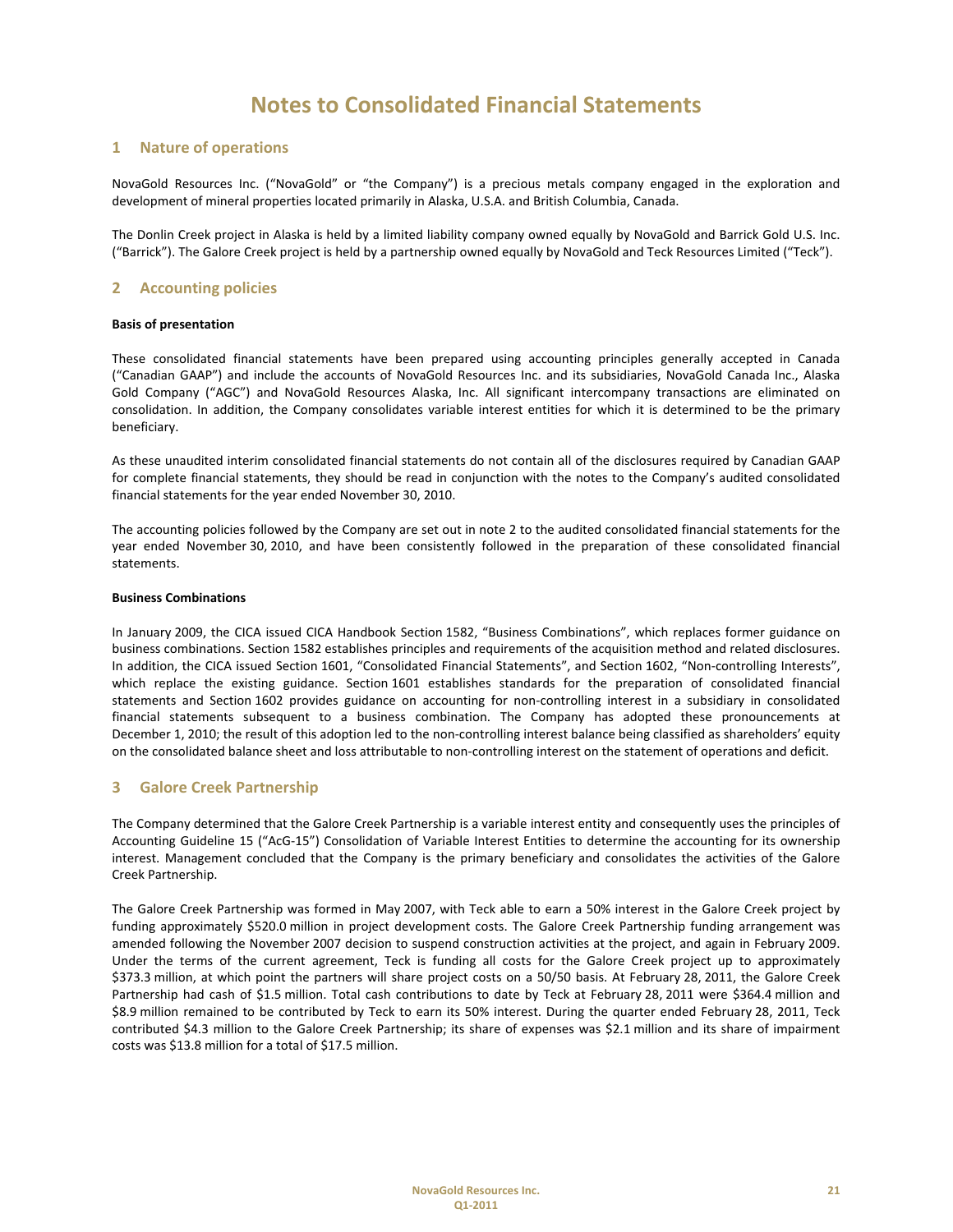# **4 Inventories**

|                   | in thousands of Canadian dollars |       |  |  |  |  |
|-------------------|----------------------------------|-------|--|--|--|--|
|                   | November 30, 2010                |       |  |  |  |  |
|                   |                                  |       |  |  |  |  |
| Gold              | 522                              | 519   |  |  |  |  |
| <b>Supplies</b>   | 7,588                            | 7,601 |  |  |  |  |
| Total inventories | 8,110                            | 8,120 |  |  |  |  |

# **5 Property, plant and equipment**

| .                                     |                          |              | in thousands of Canadian dollars |  |  |  |  |  |  |  |
|---------------------------------------|--------------------------|--------------|----------------------------------|--|--|--|--|--|--|--|
|                                       | <b>February 28, 2011</b> |              |                                  |  |  |  |  |  |  |  |
|                                       |                          | Accumulated  |                                  |  |  |  |  |  |  |  |
|                                       | Cost                     | amortization | <b>Net</b>                       |  |  |  |  |  |  |  |
|                                       |                          |              |                                  |  |  |  |  |  |  |  |
| British Columbia, Canada              |                          |              |                                  |  |  |  |  |  |  |  |
| Construction costs - Galore Creek (a) | 318,877                  |              | 318,877                          |  |  |  |  |  |  |  |
| Mobile equipment - Galore Creek (a)   | 26,651                   |              | 26,651                           |  |  |  |  |  |  |  |
| Office furniture and equipment        | 2,636                    | (1, 595)     | 1,041                            |  |  |  |  |  |  |  |
| Leasehold improvements                | 628                      | (342)        | 286                              |  |  |  |  |  |  |  |
|                                       | 348,792                  | (1,937)      | 346,855                          |  |  |  |  |  |  |  |

### *in thousands of Canadian dollars* **November 30, 2010**

| November 30, 2010                          |         |              |                   |            |  |  |  |  |  |  |  |  |  |
|--------------------------------------------|---------|--------------|-------------------|------------|--|--|--|--|--|--|--|--|--|
|                                            |         | Accumulated  |                   |            |  |  |  |  |  |  |  |  |  |
|                                            | Cost    | amortization | <b>Impairment</b> | <b>Net</b> |  |  |  |  |  |  |  |  |  |
|                                            |         |              |                   |            |  |  |  |  |  |  |  |  |  |
| Alaska, USA                                |         |              |                   |            |  |  |  |  |  |  |  |  |  |
| Construction costs - Rock Creek            | 90,519  |              | (90, 519)         |            |  |  |  |  |  |  |  |  |  |
| Mining and milling equipment - Rock Creek  | 15,342  |              | (15, 342)         |            |  |  |  |  |  |  |  |  |  |
| Heavy machinery and equipment - Rock Creek | 1,680   | (570)        | (1, 110)          |            |  |  |  |  |  |  |  |  |  |
| <b>Building</b>                            | 297     | (161)        | (136)             |            |  |  |  |  |  |  |  |  |  |
| <b>British Columbia, Canada</b>            |         |              |                   |            |  |  |  |  |  |  |  |  |  |
| Construction costs - Galore Creek (a)      | 318,877 |              |                   | 318,877    |  |  |  |  |  |  |  |  |  |
| Mobile equipment - Galore Creek (a)        | 26,651  |              |                   | 26,651     |  |  |  |  |  |  |  |  |  |
| Office furniture and equipment             | 2,506   | (1,505)      |                   | 1,001      |  |  |  |  |  |  |  |  |  |
| Leasehold improvements                     | 575     | (327)        |                   | 248        |  |  |  |  |  |  |  |  |  |
|                                            | 456,447 | (2, 563)     | (107, 107)        | 346,777    |  |  |  |  |  |  |  |  |  |

(a) Construction costs and mobile equipment had not yet been placed in productive activity, and accordingly were not depreciated.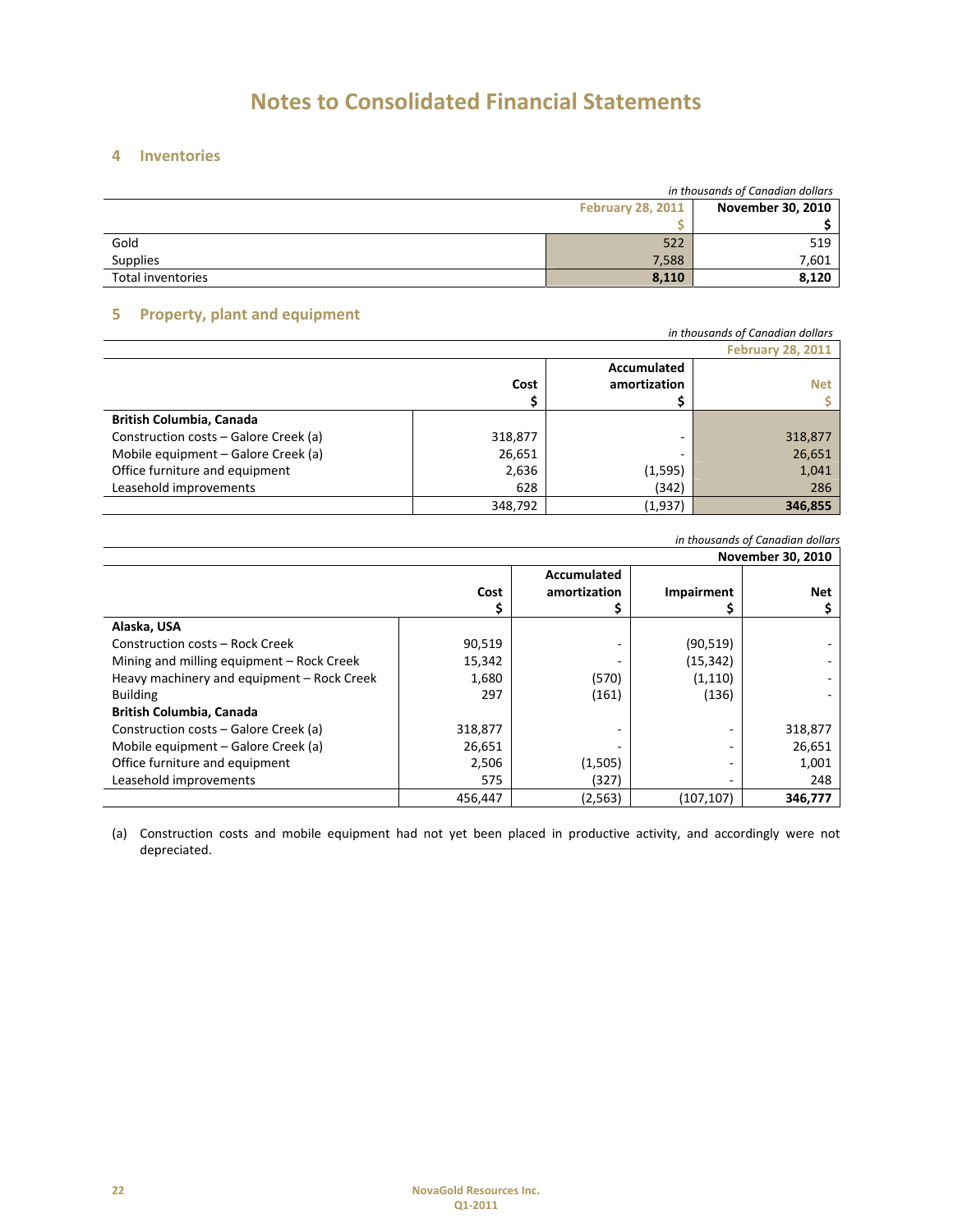## **6 Mineral properties, rights and development costs**

| in thousands of Canadian dollars<br><b>Expenditures</b><br>(Amortization)<br>November 30, 2010<br><b>Impairment</b><br>Alaska, USA<br>Ambler<br>27,437<br>-<br>British Columbia, Canada<br>406<br>Galore Creek<br>185,855<br>(334)<br>Power transmission rights (a)<br>53,002<br>(52, 668) |         |    |           |                          |  |  |  |  |  |
|--------------------------------------------------------------------------------------------------------------------------------------------------------------------------------------------------------------------------------------------------------------------------------------------|---------|----|-----------|--------------------------|--|--|--|--|--|
|                                                                                                                                                                                                                                                                                            |         |    |           | <b>February 28, 2011</b> |  |  |  |  |  |
|                                                                                                                                                                                                                                                                                            |         |    |           |                          |  |  |  |  |  |
|                                                                                                                                                                                                                                                                                            |         |    |           | 27,437                   |  |  |  |  |  |
|                                                                                                                                                                                                                                                                                            |         |    |           |                          |  |  |  |  |  |
|                                                                                                                                                                                                                                                                                            |         |    |           | 186,261                  |  |  |  |  |  |
|                                                                                                                                                                                                                                                                                            |         |    |           |                          |  |  |  |  |  |
| Argentina                                                                                                                                                                                                                                                                                  |         |    |           |                          |  |  |  |  |  |
| San Roque                                                                                                                                                                                                                                                                                  | 114     | ۰  | ۰         | 114                      |  |  |  |  |  |
|                                                                                                                                                                                                                                                                                            | 266,408 | 72 | (52, 668) | 213,812                  |  |  |  |  |  |

*in thousands of Canadian dollars*

|                                 |                          | <b>Expenditures</b> |            |                          |
|---------------------------------|--------------------------|---------------------|------------|--------------------------|
|                                 | <b>November 30, 2009</b> | (Amortization)      | Impairment | <b>November 30, 2010</b> |
|                                 |                          |                     |            |                          |
| Alaska, USA                     |                          |                     |            |                          |
| Ambler                          |                          | 27,437              |            | 27,437                   |
| <b>Rock Creek</b>               | 8,395                    | 868                 | (9, 263)   |                          |
| <b>British Columbia, Canada</b> |                          |                     |            |                          |
| Galore Creek                    | 184,400                  | 1,455               |            | 185,855                  |
| Power transmission rights       | 54,335                   | (1, 333)            |            | 53,002                   |
| Argentina                       |                          |                     |            |                          |
| San Roque                       | ٠                        | 114                 |            | 114                      |
|                                 | 247,130                  | 28,541              | (9, 263)   | 266,408                  |

(a) In May 2006, NovaGold acquired Coast Mountain Power Corp. and all of its assets, which included the power transmission rights to build a 138kV power line from Meziadin Junction to Bob Quinn to bring power to the Galore Creek project. In 2010, the Canadian Federal and British Columbia Provincial Governments announced their intention to build a high‐ capacity 287‐kV transmission line ("NTL") in northwestern British Columbia that would follow roughly the same route from Meziadin Junction to Bob Quinn. In late February 2011, the NTL project received provincial environmental assessment approval; hence NovaGold will not need to build its own transmission line to bring power to the Galore Creek project, and management has accordingly impaired the full value of the 138kV power transmission rights of \$52.7 million and recorded a related future income tax recovery of \$9.7 million and a corresponding offset to non‐controlling interest for the impairment in the amount of \$13.8 million.

# **7 Investments**

|                                                   | in thousands of Canadian dollars |                   |  |  |  |  |  |  |
|---------------------------------------------------|----------------------------------|-------------------|--|--|--|--|--|--|
|                                                   | <b>February 28, 2011</b>         | November 30, 2010 |  |  |  |  |  |  |
|                                                   |                                  |                   |  |  |  |  |  |  |
| Available-for-sale investments (a)                | 7,319                            | 5,665             |  |  |  |  |  |  |
| Investments accounted for under the equity method |                                  |                   |  |  |  |  |  |  |
| Donlin Creek LLC (b)                              | 2,524                            | 1.697             |  |  |  |  |  |  |
| <b>Total investments</b>                          | 9,843                            | 7.362             |  |  |  |  |  |  |

Investment in Donlin Creek LLC accounted for using the equity method as follows.

|                               | in thousands of Canadian dollars |           |  |  |  |  |
|-------------------------------|----------------------------------|-----------|--|--|--|--|
|                               | November 30, 2010                |           |  |  |  |  |
|                               |                                  |           |  |  |  |  |
| Balance – beginning of period | 1,697                            | 849       |  |  |  |  |
| <b>Funding</b>                | 5,448                            | 21,721    |  |  |  |  |
| Equity loss                   | (4,621)                          | (20, 873) |  |  |  |  |
| Balance – end of period       | 2,524                            | 1,697     |  |  |  |  |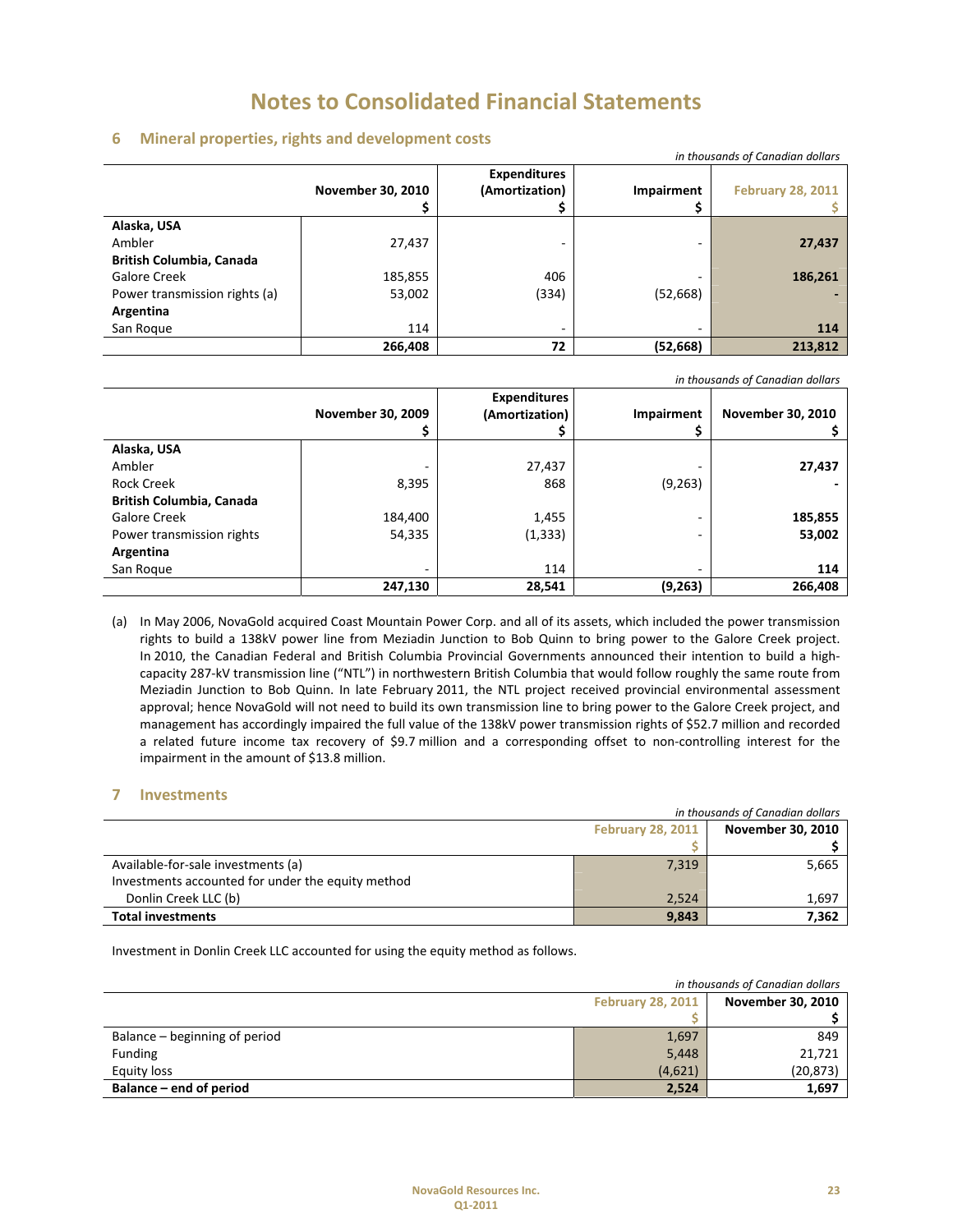- (a) Investments classified as available‐for‐sale are reported at fair value (or mark‐to‐market) based on quoted market prices, with unrealized gains or losses excluded from earnings and reported as other comprehensive income or loss. The total cost as at February 28, 2011 was \$4.2 million (November 30, 2010: \$4.2 million) and total unrealized holding gain for the three months ended February 28, 2011 was \$1.6 million (November 30, 2010: \$1.0 million). The balance includes 11,801 shares of Endeavour Mining Corp. (cost: \$5,000; fair value at February 28, 2011: \$33,000); 3,125,000 shares in TintinaGold Resources Inc. (cost: \$1.4 million; fair value at February 28, 2011: \$3.4 million), a company having one director and a major shareholder in common with the Company; and 3,125,000 shares in AsiaBaseMetals Inc. (cost: \$0.2 million; fair value at February 28, 2011: \$1.1 million), a company having one director and a major shareholder in common with the Company.
- (b) On December 1, 2007, together with Barrick, the Company formed a limited liability company ("Donlin Creek LLC") to advance the Donlin Creek project. The Donlin Creek LLC has a board of four directors, with two nominees selected by each company. All significant decisions related to Donlin Creek require the approval of both companies. As part of the Donlin Creek LLC agreement, the Company agreed to reimburse Barrick over time approximately US\$64.3 million, representing 50% of Barrick's approximately US\$128.6 million in expenditures at the Donlin Creek project from April 1, 2006 to November 30, 2007. Reimbursement had been partially made by the Company paying US\$12.7 million of Barrick's share of project development costs during 2008. A promissory note for the remaining US\$51.6 million plus interest at a rate of U.S. prime plus 2% will be paid out of future mine production cash flow. Both parties are currently sharing development costs on a 50/50 basis. Interest on this long‐term debt is expensed.

The Company determined that the Donlin Creek LLC is a variable interest entity and consequently used the principles of AcG‐15 Consolidation of Variable Interest Entities to determine the accounting for its 50% ownership interest. Management concluded that the Company is not the primary beneficiary and has accounted for its investment in the Donlin Creek LLC using the equity method of accounting. The equity method is a basis of accounting for investments whereby the investment is initially recorded at cost and the carrying value, adjusted thereafter to include the investor's pro rata share of post-acquisition earnings of the investee, is computed by the consolidation method. Profit distributions received or receivable from an investee reduce the carrying value of the investment.

## **8 Convertible notes**

On March 26, 2008, the Company issued US\$95.0 million (Canadian equivalent: \$96.7 million) in 5.5% unsecured senior convertible notes ("Notes") maturing on May 1, 2015, and incurred a 3% underwriter's fee and other expenses aggregating \$3.5 million, for net proceeds of \$93.2 million. Interest is payable semi‐annually in arrears on May 1 and November 1 of each year, beginning November 1, 2008. The Notes are convertible into the Company's common shares at a fixed conversion rate of US\$10.61 per common share. A total of 8,952,971 common shares are issuable upon conversion and additional shares may become issuable following the occurrence of certain corporate acts or events. On conversion, at the Company's election, holders of the Notes will receive cash, if applicable, or a combination of cash and shares. Holders of the Notes have the right to require the Company to repurchase all or part of their Notes on May 1, 2013, or upon certain fundamental corporate changes, at a price equal to 100% of the principal amount of such Notes plus any accrued and unpaid interest.

The Notes are classified as a liability. The fair value of the conversion feature on the date of issue (\$43.4 million) is classified as a component of shareholders' equity and was deducted from the initial amount of the liability recorded. As a result, the recorded liability to repay the Notes was initially lower than its face value. Using the effective interest rate method and the 17.78% rate implicit in the calculation, the difference of \$43.4 million, characterized as the note discount, is being charged to interest expense and added to the liability over the term of the Notes.

| in thousands of Canadian dollars              |                          |         |  |  |  |  |  |
|-----------------------------------------------|--------------------------|---------|--|--|--|--|--|
|                                               | <b>November 30, 2010</b> |         |  |  |  |  |  |
|                                               |                          |         |  |  |  |  |  |
| Beginning balance                             | 61,882                   | 58,553  |  |  |  |  |  |
| Accretion of debt discount for the period     | 1,388                    | 4,975   |  |  |  |  |  |
| Foreign exchange revaluation                  | (3, 363)                 | (1,646) |  |  |  |  |  |
| Convertible notes liability                   | 59,907                   | 61,882  |  |  |  |  |  |
| Conversion right                              | 44,992                   | 44,992  |  |  |  |  |  |
| Financing costs allocated to equity component | (1,640)                  | (1,640) |  |  |  |  |  |
| Equity component of convertible notes         | 43.352                   | 43,352  |  |  |  |  |  |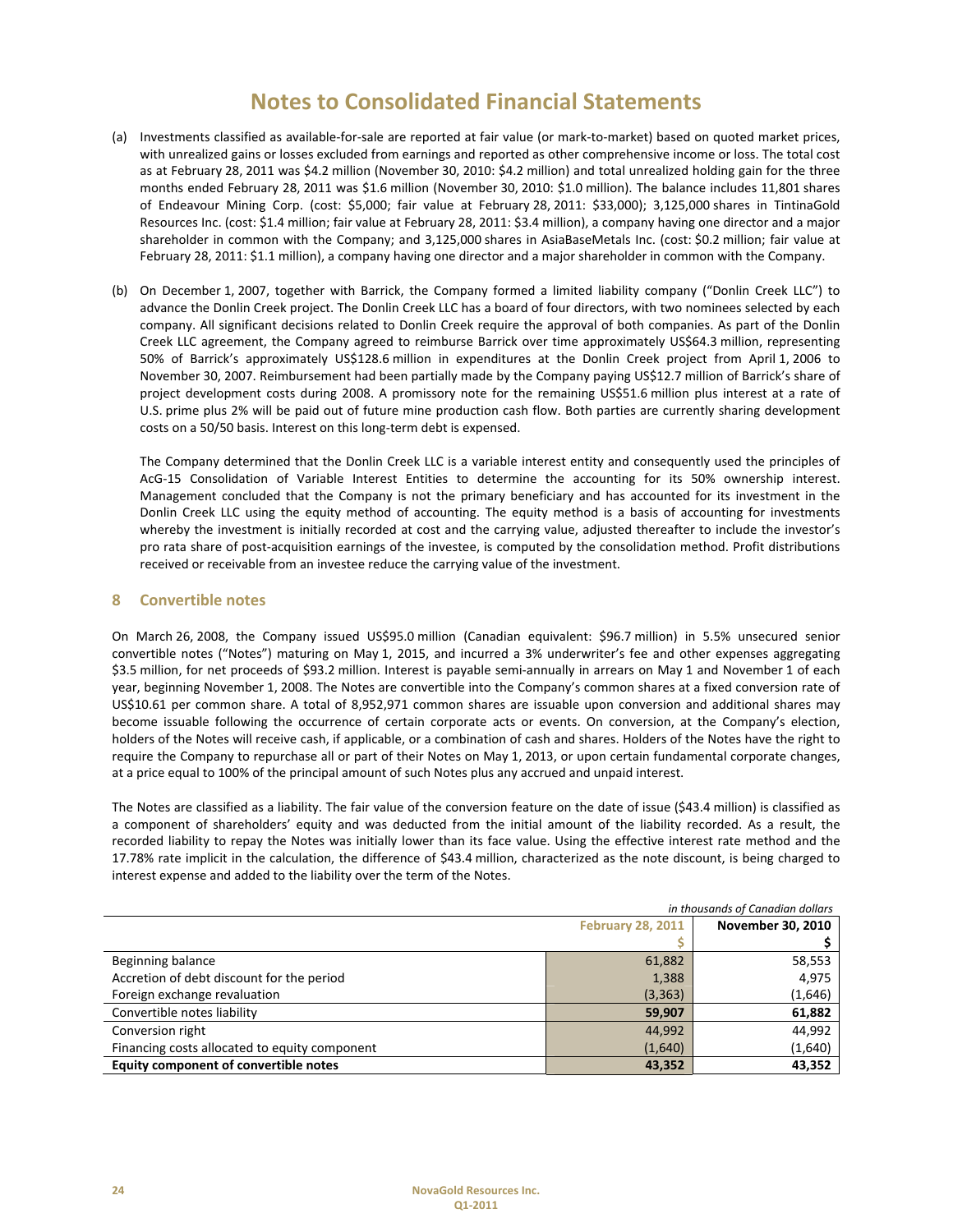## **9 Share capital**

### Authorized

1,000,000,000 common shares, no par value 10,000,000 preferred shares issuable in one or more series

|                                                                      | in thousands of Canadian dollars |                       |  |  |  |  |  |  |
|----------------------------------------------------------------------|----------------------------------|-----------------------|--|--|--|--|--|--|
|                                                                      | <b>Number of shares</b>          | <b>Ascribed value</b> |  |  |  |  |  |  |
|                                                                      | (thousands)                      |                       |  |  |  |  |  |  |
| Balance at November 30, 2010                                         | 225,992                          | 1,077,220             |  |  |  |  |  |  |
| Issued in quarter                                                    |                                  |                       |  |  |  |  |  |  |
| For cash and fair value pursuant to stock option agreements          | 242                              | 662                   |  |  |  |  |  |  |
| For cash and fair value pursuant to warrant agreements               | 7,100                            | 14,789                |  |  |  |  |  |  |
| Balance at February 28, 2011                                         | 233,334                          | 1,092,671             |  |  |  |  |  |  |
| Shares held by a wholly-owned subsidiary eliminated on consolidation | 9                                |                       |  |  |  |  |  |  |
| <b>Total issued and outstanding</b>                                  | 233,343                          | 1,092,671             |  |  |  |  |  |  |

### (a) Warrants

In December 2010, 7.1 million warrants were exercised for total proceeds of \$10.7 million, which resulted in 42.2 million warrants outstanding at the end of the first quarter. During the quarter, an agreement was entered into between the Company and the holder of 37.1 million warrants to amend the currency that the exercise price is denominated in from U.S. dollars to Canadian dollars. The exercise price was amended from US\$1.50 to \$1.479 at the prevailing spot rate on the date of the agreement. The terms of the remaining 5.1 million warrants are unchanged.

### (b) Stock options

The Company has a stock option plan providing for the issuance of options at a rolling maximum number that shall not be greater than 10% of the issued and outstanding common shares of the Company at any given time. The Company may grant options to its directors, officers, employees and service providers. The exercise price of each option cannot be lower than the market price of the shares at the date of the option grant. The number of shares optioned to any single optionee may not exceed 5% of the issued and outstanding shares at the date of grant. The options are exercisable for a maximum of five years from the date of grant, and may be subject to vesting provisions. The Company recognizes compensation cost on a straight-line basis over the respective vesting period for the stock options.

During the three months ended February 28, 2011, the Company granted 1,064,700 stock options (three months ended February 28, 2010: 1,237,000). For the three months ended February 28, 2011, the Company recognized a stock‐based compensation charge against income of \$3.0 million for options granted to directors, employees and consultants in accordance with CICA 3870, net of forfeitures.

The fair value of the stock options recognized in the consolidated statements of operations and deficit has been estimated using an option pricing model. Assumptions used in the pricing model for each year are provided below.

|                                 | <b>Vested during</b>     | <b>Granted during</b>    |
|---------------------------------|--------------------------|--------------------------|
|                                 | three months ended       | three months ended       |
|                                 | <b>February 28, 2011</b> | <b>February 28, 2011</b> |
| Average risk-free interest rate | $0.50\% - 1.76\%$        | 2.00%                    |
| Expected life                   | $1.00 - 3.71$ years      | 2.50 years               |
| Expected volatility             | $65\% - 97\%$            | 75%                      |
| <b>Expected dividends</b>       | Nil                      | <b>Nil</b>               |

The Black‐Scholes and other option pricing models require the input of highly subjective assumptions. The expected life of the options considered such factors as the average length of time similar option grants in the past have remained outstanding prior to exercise and the vesting period of the grants. Volatility was estimated based upon historical price observations over the expected term. Changes in the subjective input can materially affect the fair value estimate and therefore do not necessarily provide a reliable measure of the fair value of the Company's stock options.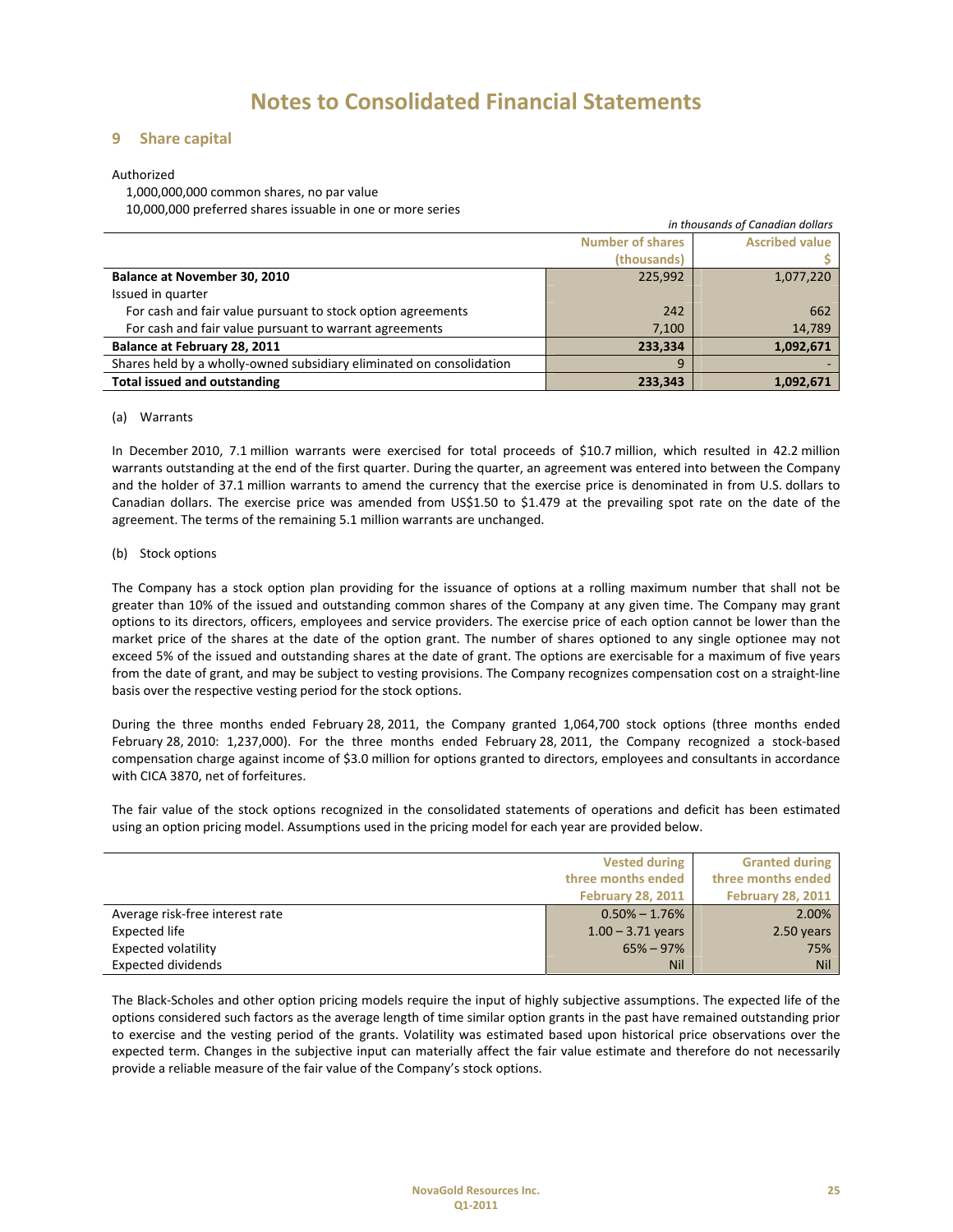## (c) Performance share units

The Company has a performance share unit ("PSU") plan that provides for the issuance of PSUs in amounts as approved by the Company's Compensation Committee. Each PSU entitles the participant to receive that number of common shares of the Company at the end of a specified period set by the Compensation Committee to be determined by the achievement of certain performance and vesting criteria. The performance and vesting criteria are based on the Company's performance relative to a representative group of other mining companies and the Toronto Stock Exchange index. The actual performance against each of these criteria generates a multiplier that varies from 0% to 150%. Thus, the shares that may be issued vary between 0% and 150% of the number of PSUs granted, as reduced by the amounts for recipients no longer at the Company on vesting date.

For the three months ended February 28, 2011, the Company recognized a stock-based compensation charge against income of \$0.5 million for PSUs vested to employees in accordance with CICA 3870, net of forfeitures.

### (d) Deferred share units

The Company has a deferred share unit ("DSU") plan that provides for the issuance of DSUs in amounts ranging from 50% to 100% of directors' annual retainers at the election of the directors. Each DSU entitles the directors to receive one common share when they retire from the Company.

For the three months ended February 28, 2011, the Company recognized a stock-based compensation charge against income of \$0.03 million for DSUs granted to directors.

## **10 Related party transactions**

The Company has arms‐length market‐based agreements to provide certain services to TintinaGold Resources Inc. ("TintinaGold") and Alexco Resource Corp ("Alexco"). During the three months ended February 28, 2011, the services provided were \$2,000 (2010: \$10,000) to TintinaGold, a related party having one director and a major shareholder in common with the Company; and \$4,000 (2010: \$10,000) to Alexco, a related party having two directors in common with the Company. The Company also provided exploration and management services totaling US\$0.4 million for the three months ended February 28, 2011 (2010: US\$0.4 million) to the Donlin Creek LLC. These transactions were in the normal course of business and are measured at the exchange amount, which is the amount agreed to by the parties. At February 28, 2011, the Company had \$0.4 million receivable (November 30, 2010: \$0.2 million) from related parties.

## **11 Segmented information**

The Company's revenues and cost of sales from external customers are generated from one reportable operating segment: sales from land and gravel and gold royalties from the Company's operations located in Nome, Alaska. The majority of the Company's property, plant and equipment and exploration assets are located in the United States and Canada and the geographical breakdown is shown in notes 5 and 6.

## **12 Commitments and contingencies**

### (a) Lease commitments

As at February 28, 2011, the Company's aggregate commitments for operating leases totaled \$4.4 million. These include the Company's leased head office location and certain office equipment with leases ranging from one to seven years.

### (b) Legal actions

On July 15, 2009, two claims were filed in the United States District Court for the District of Alaska against NovaGold, AGC and other parties arising out of an accident on July 19, 2007, where two employees of a contractor were killed in a constructionrelated accident at the Company's Rock Creek project. The claims are seeking wrongful death damages in excess of US\$2.5 million. The Company and AGC filed an answer to the complaint denying all allegations and asserting certain affirmative defenses. The Company and AGC have disputed these claims and believe they have substantial and meritorious legal and factual defenses, which they intend to pursue vigorously. Indeed, the claims against AGC have been dismissed by agreement without payment of any money. However, there can be no assurance that these proceedings will be resolved in favor of NovaGold.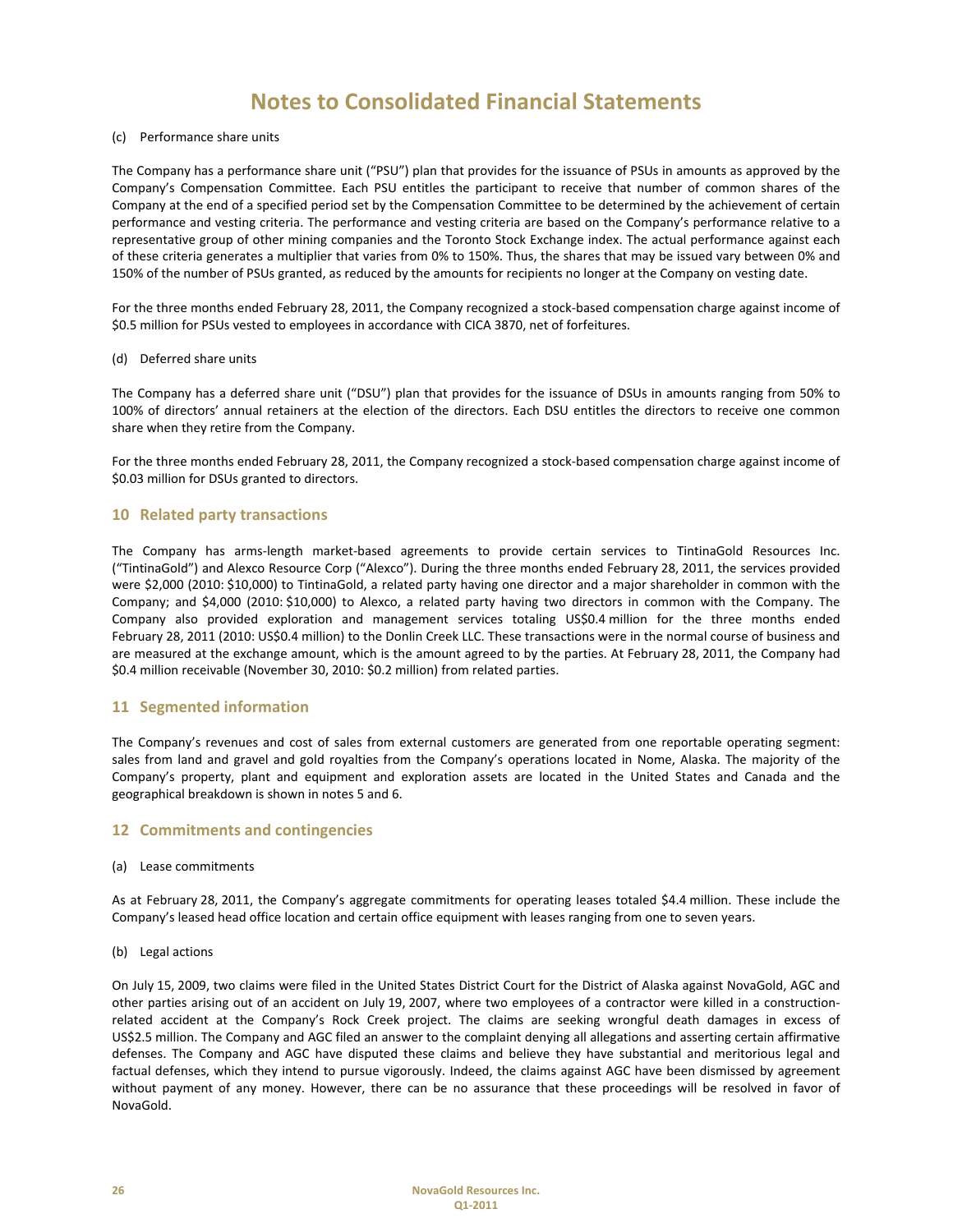## **13 Subsequent events**

On March 7, 2011, the Company and Copper Canyon Resources Ltd ("Copper Canyon") entered into a binding letter agreement ("Letter Agreement") providing for the Company to acquire all outstanding common share of Copper Canyon by way of a plan of arrangement ("Arrangement"). The Letter Agreement was superseded by an arrangement agreement dated March 18, 2011. Under the Arrangement, Copper Canyon shareholders will receive common shares of NovaGold on the basis of 0.0735 of a NovaGold common share for each common share of Copper Canyon, plus one common share of a newly incorporated company ("SpinCo") for every four Copper Canyon common shares. SpinCo will hold substantially all of Copper Canyon's assets other than certain cash and Copper Canyon's 40% joint venture interest in the Copper Canyon copper-gold-silver property, which will remain with Copper Canyon. The remaining 60% joint venture interest in the Copper Canyon copper‐gold‐silver property is held by a wholly‐owned subsidiary of NovaGold.

On March 14, 2011, the Company entered into an agreement to sell its alluvial gold properties comprising 11,500 acres of fee‐ simple United States patented mining claims near Nome, Alaska. The claims were held by AGC. Nome Gold Alaska Corp. will pay AGC US\$21.0 million in three installments, and will also provide a letter of credit for US\$4.0 million as an environmental reclamation bond.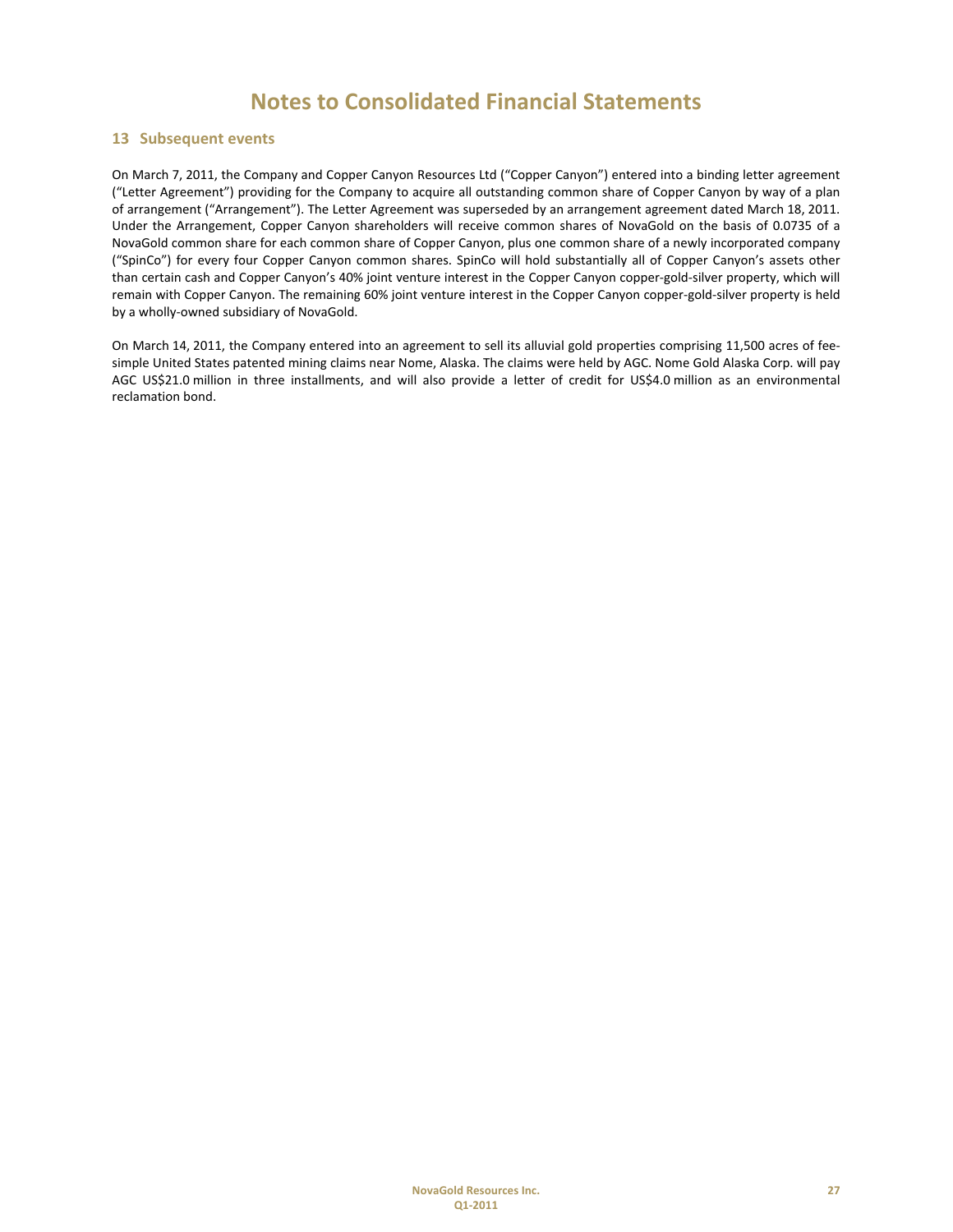# **App endix – Res serve & Resource Table**

NovaGold Resources Inc.<br>Proven and Probable Reserves, Measured, Indicated and Inferred Resources for Gold (Au), Silver (Ag), Copper (Cu), Zinc (Zn) and Lead (Pb)<br>As at February 22, 2011

### **Reserves**

| Property                                           | Reserve   | <b>Tonnes</b>   | In Situ Grade |          |      |      | <b>Total Contained Metal</b> |        |               |         |          | <b>NovaGold Share Net After Earn-Ins</b> |        |                 |         |         |         |         |
|----------------------------------------------------|-----------|-----------------|---------------|----------|------|------|------------------------------|--------|---------------|---------|----------|------------------------------------------|--------|-----------------|---------|---------|---------|---------|
| % Ownership                                        | Category  | <b>Millions</b> | Au $a/t$      | Ag $g/t$ | Cu % | Zn % | <b>Pb</b> %                  | Moz Au | <b>Moz Ag</b> | Mlbs Cu | Mills Zn | Mlbs Pb                                  | Moz Au | Moz Ag Moz AuEq |         | Mlbs Cu | Mlbs Zn | Mlbs Pb |
|                                                    |           |                 |               |          |      |      |                              |        |               |         |          |                                          |        |                 |         |         |         |         |
| Donlin Creek (1) approximately 0.74 g/t Au Cutoff  | Proven    |                 | 2.46          |          |      |      |                              | 0.55   |               |         |          |                                          | 0.28   |                 | $-1.00$ |         |         |         |
| 50% Ownership - 50% Owned by Barrick God U.S. Inc. | Probable  | 160             | $\sim$ $\sim$ |          |      |      |                              | 33.04  |               |         |          |                                          | 16.52  |                 | 6.52    |         |         |         |
|                                                    | Total P&P | 467.7           | 2.23          |          |      |      |                              | 33.59  |               |         |          |                                          | 16.80  |                 | 16.80   |         |         |         |

### **Resources (exclusive of Reserves)**

| Property                                                                                           | <b>Resource</b>       | <b>Tonnes</b>   |       |       | <b>In Situ Grade</b> |        |      |        |               | <b>Total Contained Metal</b> |         |         |        | <b>NovaGold Share Net After Earn-Ins</b> |                         |         |         |         |  |
|----------------------------------------------------------------------------------------------------|-----------------------|-----------------|-------|-------|----------------------|--------|------|--------|---------------|------------------------------|---------|---------|--------|------------------------------------------|-------------------------|---------|---------|---------|--|
| % Ownership                                                                                        | Category              | <b>Millions</b> | Aug/t | Agg/t | Cu %                 | $Zn\%$ | Pb % | Moz Au | <b>Moz Ag</b> | Mlbs Cu                      | Mlbs Zn | Mlbs Pb | Moz Au |                                          | Moz Ag Moz AuEq Mibs Cu |         | Mlbs Zn | Mlbs Pb |  |
| Donlin Creek (2)(3) approximately 0.74 g/t Au Cutoff                                               | Measured              | 0.2             | 6.61  |       |                      |        |      | 0.04   |               |                              |         |         | 0.02   |                                          | 0.02                    |         |         |         |  |
| 50% Ownership - 50% Owned by Barrick God U.S. Inc.                                                 | Indicated             | 39.6            | 3.34  |       |                      |        |      | 4.25   |               |                              |         |         | 2.13   |                                          | 2.13                    |         |         |         |  |
|                                                                                                    | <b>Total M&amp;I</b>  | 39.8            | 3.36  |       |                      |        |      | 4.29   |               |                              |         |         | 2.15   |                                          | 2.15                    |         |         |         |  |
|                                                                                                    | Inferred              | 58.4            | 2.35  |       |                      |        |      | 4.41   |               |                              |         |         | 2.21   |                                          | 2.21                    |         |         |         |  |
| Galore Creek (2)(4) 0.21% CuEq Cutoff                                                              | Measured              | 4.7             | 0.37  | 4.41  | 0.52                 |        |      | 0.06   | 0.67          | 54.1                         |         |         | 0.03   | 0.34                                     | 0.04                    | 27.0    |         |         |  |
| 50% Ownership - 50% Owned by Teck Resources Limited                                                | Indicated             | 781.0           | 0.29  | 4.88  | 0.52                 |        |      | 7.21   | 122.42        | 8,872.3                      |         |         | 3.61   | 61.21                                    | 4.62                    | 4,436.1 |         |         |  |
|                                                                                                    | <b>Total M&amp;I</b>  | 785.7           | 0.29  | 4.87  | 0.52                 |        |      | 7.27   | 123.09        | 8,926.3                      |         |         | 3.64   | 61.55                                    | 4.66                    | 4,463.2 |         |         |  |
|                                                                                                    | Inferred              | 357.7           | 0.18  | 3.69  | 0.36                 |        |      | 2.06   | 42.49         | 2,858.3                      |         |         | 1.03   | 21.24                                    | 1.38                    | 1,429.1 |         |         |  |
| Copper Canyon (2)(5) 0.6% CuEq Cutoff<br>60% Ownership - 40% Owned by Copper Canyon Resources Inc. | Inferred              | 53.7            | 0.73  | 10.60 | 0.50                 |        |      | 1.26   | 18.36         | 592.0                        |         |         | 0.76   | 11.02                                    | 0.94                    | 355.2   |         |         |  |
|                                                                                                    | <b>Total Inferred</b> | 411.4           | 0.25  | 4.60  | 0.38                 |        |      | 3.32   | 60.85         | 3,450.3                      |         |         | 1.78   | 32.26                                    | 2.32                    | 1,784.3 |         |         |  |
| Ambler (2)(6) \$100 Gross Metal Value / Tonne Cutoff                                               | Measured              |                 |       |       |                      |        |      |        |               |                              |         |         |        |                                          |                         |         |         |         |  |
| 100% Ownership                                                                                     | Indicated             | 16.8            | 0.83  | 59.63 | 4.14                 | 6.03   | 0.94 | 0.45   | 32.29         | 1,538.2                      | 2,237.1 | 350.3   | 0.45   | 32.29                                    | 0.98                    | 1,538.2 | 2,237.1 | 350.3   |  |
|                                                                                                    | <b>Total M&amp;I</b>  | 16.8            | 0.83  | 59.63 | 4.14                 | 6.03   | 0.94 | 0.45   | 32.29         | 1,538.2                      | 2,237.1 | 350.3   | 0.45   | 32.29                                    | 0.98                    | 1,538.2 | 2,237.1 | 350.3   |  |
|                                                                                                    | Inferred              | 11.9            | 0.67  | 48.37 | 3.56                 | 4.99   | 0.80 | 0.26   | 18.57         | 936.9                        | 1,313.1 | 210.0   | 0.26   | 18.57                                    | 0.57                    | 936.9   | 1,313.1 | 210.0   |  |
|                                                                                                    |                       |                 |       |       |                      |        |      |        |               |                              |         |         |        |                                          |                         |         |         |         |  |
| <b>Total Proven &amp; Probable Reserves Contained Metal</b>                                        |                       |                 |       |       |                      |        |      | 33.59  |               |                              |         |         | 16.80  |                                          | 16.80                   |         |         |         |  |
| <b>Total Measured &amp; Indicated Contained Metal (exclusive of Reserves)</b>                      |                       |                 |       |       |                      |        |      | 12.01  | 155.38        | 10,464.6                     | 2,237.1 | 350.3   | 6.23   | 93.83                                    | 7.79                    | 6,001.4 | 2,237.1 | 350.3   |  |
| <b>Total Inferred Contained Metal</b>                                                              |                       |                 |       |       |                      |        |      | 7.99   | 79.42         | 4,387.2                      | 1,313.1 | 210.0   | 4.25   | 50.84                                    | 5.09                    | 2,721.3 | 1,313.1 | 210.0   |  |